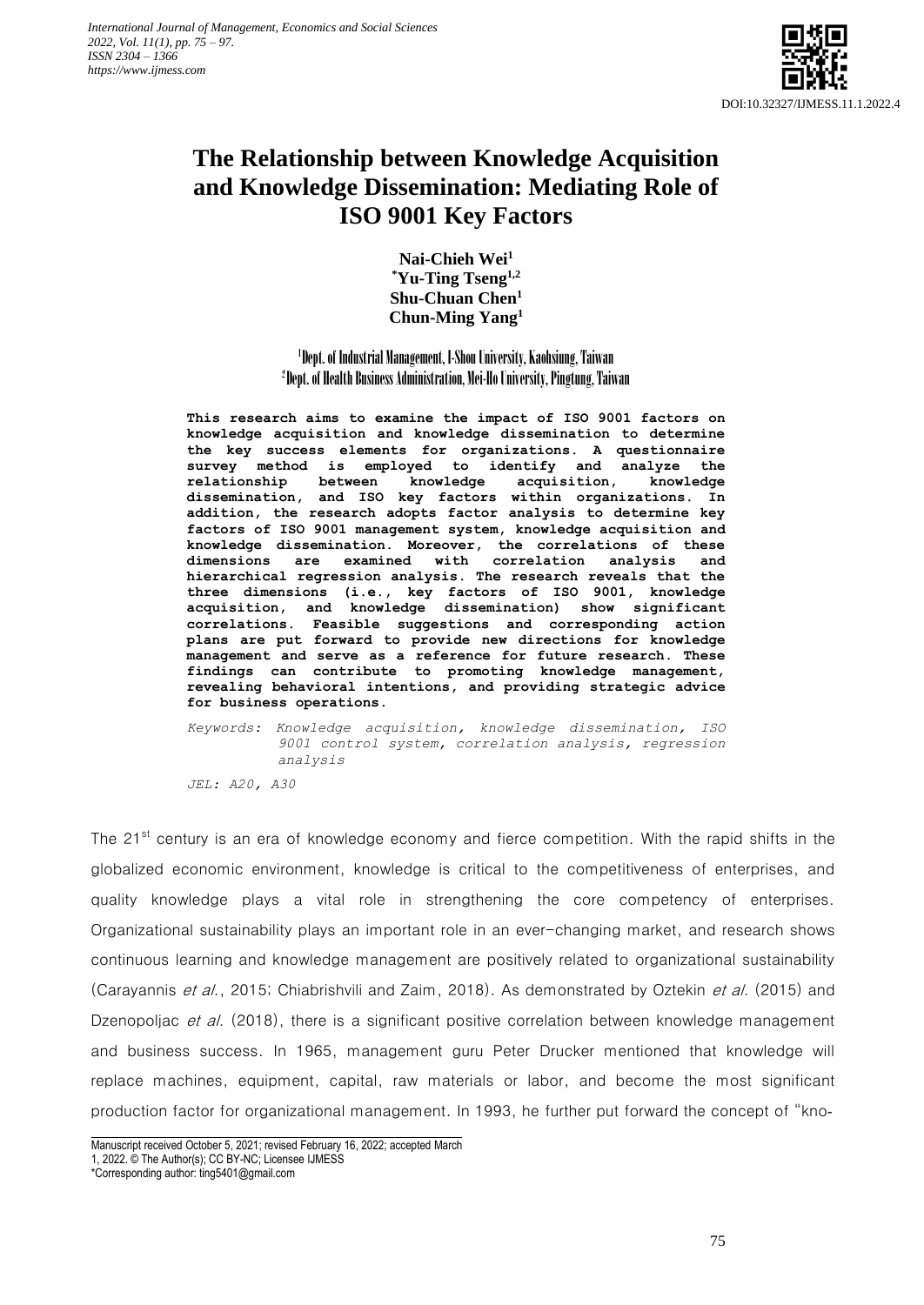wledge society" and highlighted the importance of knowledge. He also believed its importance would surpass resources such as capital or land in the new economic system. Nonaka et al. (2000) indicated that Japan's success and its competitive advantages primarily come from knowledge creation and continuous innovation, and knowledge management plays a critical role in organizations. Nonaka et al. (1995) considered that knowledge is formed through the interactions between implicit and explicit knowledge, and that new knowledge can be generated from the process of knowledge conversion. Grant (1996) pointed out that knowledge dissemination is related to the amount and level of mutual knowledge. If the amount and level of mutual knowledge are getting higher, it will be easier to share knowledge. Factors such as common language, symbolic communication, professional and common knowledge base, shared meaning, and domain-specific understanding all play a key role in the formation of mutual knowledge.

ISO 9001 quality management system is a set of standardized process control and operation management system, which can enhance the organization's international image, standardization and rationalization, thereby strengthening the internal management of the organization and improving the quality of employee education. Zaim et al. (2018) conducted comparative research on ISO 9001 certified and non-certified companies to understand their knowledge management and organizational sustainability performance. They discovered that (1) knowledge management could affect enterprise performance and (2) knowledge acquisition, knowledge sharing, knowledge storage, and knowledge utilization constitute the main processes of knowledge management. Thus, these processes are the key factors to enterprise performance. Therefore, how to quickly understand and effectively leverage quality knowledge is an important issue for companies to remain competitive. Nowadays, organizations are investing many resources to obtain and maintain its ISO 9001 certification. However, in a long run, the certification did not directly bring as much profit as they expect. This study intends to investigate how to leverage ISO 9001 quality knowledge from the following three dimensions:

1. Understand the elements and implementation of knowledge management to identify the key factors and successfully drive knowledge management in organizations.

2. Understand the behavioral motivations that affect knowledge acquisition and knowledge dissemination.

3. Put forward strategic suggestions to promote knowledge management in organizations.

This research conducts an empirical analysis on questionnaires collected from supervisors at all levels to identify the key relationships among knowledge acquisition, knowledge dissemination, and ISO factors within organizational sectors. Furthermore, the research also examines the relationship between each variable set and provides feasible plans, trying to establish a new direction for future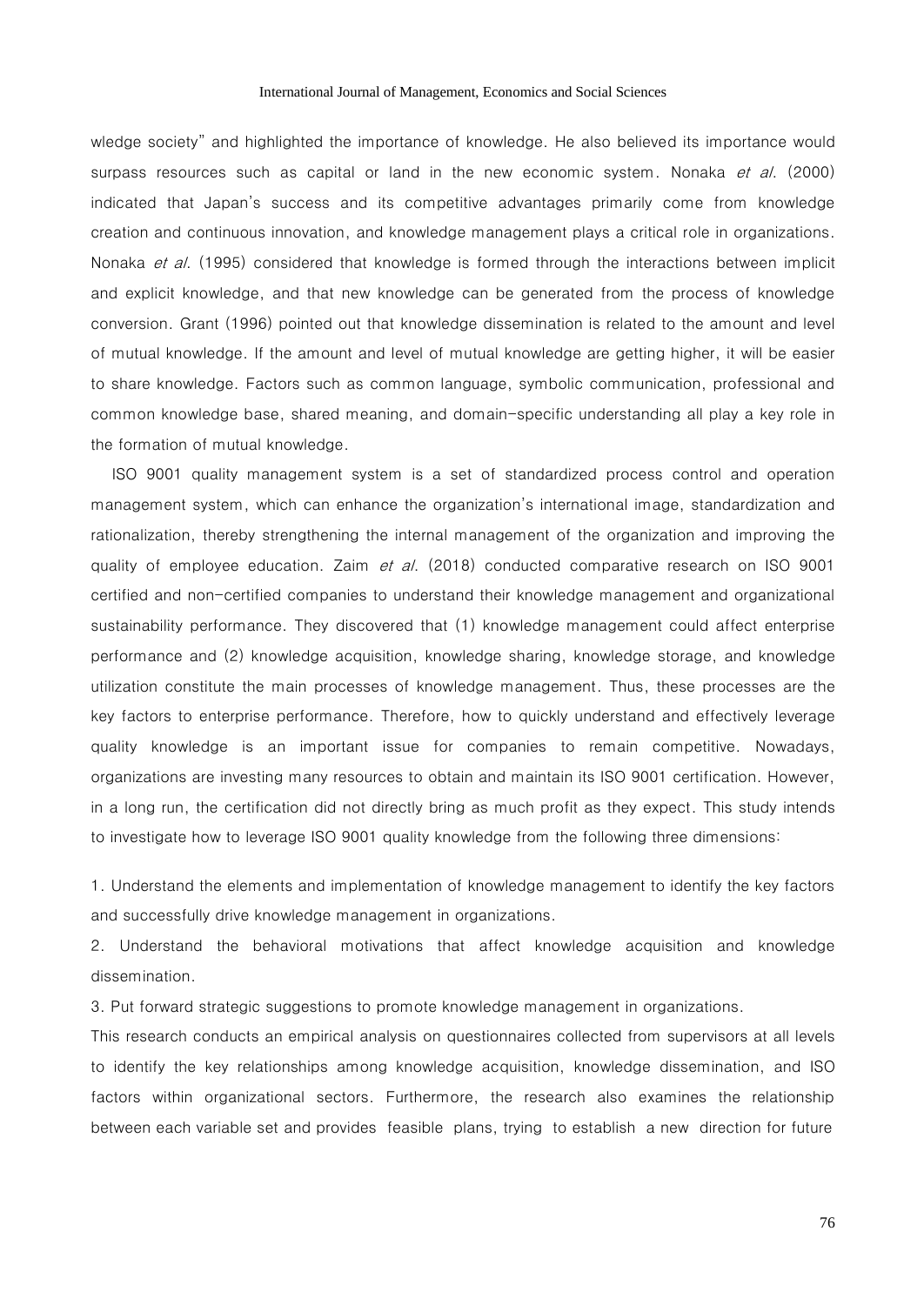quality knowledge, and provide a reference for promoting knowledge management across relevant industries.

The remaining sections of the research are outlined below. Section 2 contains a review of relevant literature and research hypotheses. Section 3 presents the research methodology. Section 4 demonstrates the data analysis and findings. Section 5 discusses the research findings. Section 6 provides conclusions and directions for future research.

### LITERATURE REVIEW

#### ISO 9001 Management System

After its release in 1987, ISO 9001 Quality Management System (QMS) posed several difficulties on dimensions such as software, services, and production materials when adopting this QMS system because it focused too much on hardware products. With the advancements and requirements in this evolving era, ISO 9001 released its second edition (ISO 9001:2000) in 1999. The most updated version of this system (i.e., ISO 9001: 2015) was announced and took effect in 2015, aiming to strengthen the spirit of improvements and focus more on customers' satisfaction. With the implementation of this system, all employees of the company will be included into the quality improvement cycle and the company will be provided with a vision to stride toward the  $21<sup>st</sup>$  century. This system adopts customer-centered management approaches and thus drives the overall quality for companies. Customers' requirements are of top priority in this system. Thus, companies have to deliver products or services that can satisfy customers' expectations, and improve their deliveries and track the root causes of product defects based on customers' satisfaction and feedback. The analysis results will be provided to the administrative level and serve as references for decision-making so the quality of companies' products and services can be enhanced and meet customers' true needs (Magd, 2006).

The ISO 9001 Standards clearly specify that companies' quality management system must be able to satisfy customer needs. These comprehensive quality management standards can be applied to all the requirements, objectives, products and services in organizations. The successful implementation of the ISO 9001 system relies on carrying out these standards in the following areas, because each of them are critical to companies' success: (1) Support from senior executives, (2) Quality system, (3) Employee participation, (4) Internal audit system, (5) Document management, (6) Professional consultants, (7) Education and training, and (8) Expertise. A successful quality management system must be designed with a simple and feasible workflow (Magd, 2006).

One of the primary features of ISO 9001 management system is documentation. In other words, all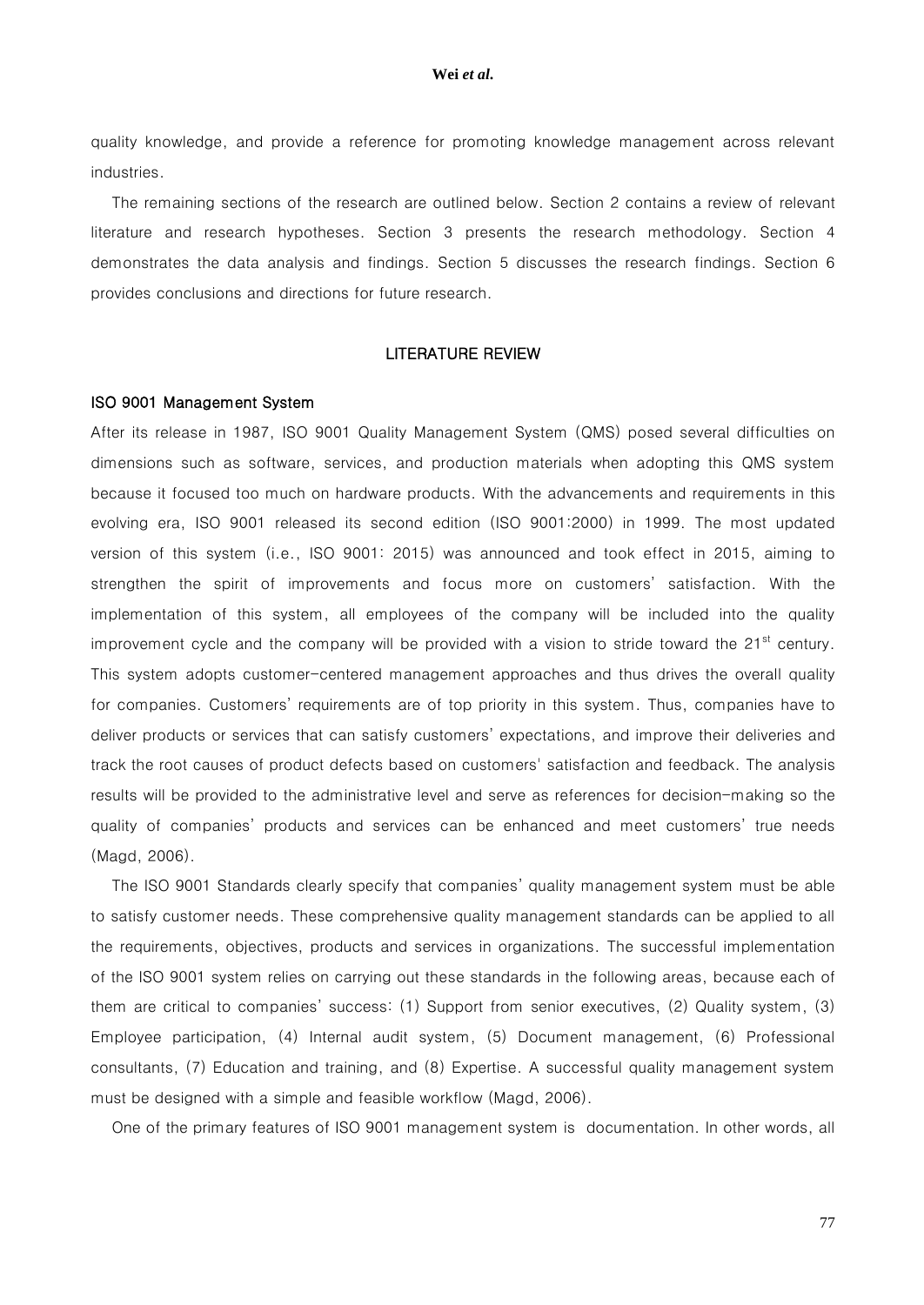the company's quality management processes should be kept in written form to ensure that it can provide high-quality products to win customers' confidence in purchasing its products. Besides, the ISO 9001:2000 standards outline clearer definitions for the documents of the entities which should comply with relevant requirements (Garver and Lucore, 1994).

According to Zaim et al. (2018), organizational sustainability performance is closely related to knowledge management for both ISO 9001 certified and non-certified companies. It is shown that knowledge management exercises positively affect business performance; besides, knowledge acquisition, knowledge sharing, knowledge storage, and knowledge utilization are the primary processes of knowledge management. Consequently, these aforementioned processes are essential to enterprise performance. Tozzo et al. (2018) applied ISO 9001 to manage clinical ethics consultation and training sessions to improve quality and safety in healthcare agencies.

#### Knowledge Management

In ancient times, knowledge involved all the skills and abilities to handle things in our daily lives, and human beings managed to survive in the natural world based on limited knowledge. Nowadays, people have understood the inner meaning and importance of knowledge, so knowledge and knowledge management have become important research topics.

According to Laurie (1997), knowledge management is usually related to two types of activities: the first is to document personal knowledge and spread knowledge through the company's database, and the other is to use group software, e-mail, and the Internet to help people communicate and disseminate knowledge, and further create new knowledge. Zaim (2006) defined knowledge management as "the systematic management of all activities and processes" which involves generating and developing, coding and storing, transferring and sharing, and leveraging knowledge to enhance an organization's competitive advantage. Knowledge sharing is the process of exchanging knowledge among company employees, which can upgrade the company's innovation ability (Ismail et al., 2019; Dzenopoljac et al., 2018). From Sara and John's (2017) perspective, knowledge management involves the integration of people, processes and data, and the use of technologies to optimize information, value creation and application.

Zack (1999) considered that knowledge management consists of five steps, including acquisition, improvement, storage/search, dissemination and presentation. Nonaka et. al (1995) pointed out that knowledge creation derives from the interactions between tacit and explicit knowledge. In other words, knowledge creation has to go through the knowledge conversion processes such as socialization, externalization, combination, and internalization. Leonard-Barton (1995) believed that organizations are the knowledge repositories which can help themselves to cultivate unique abilities via four primary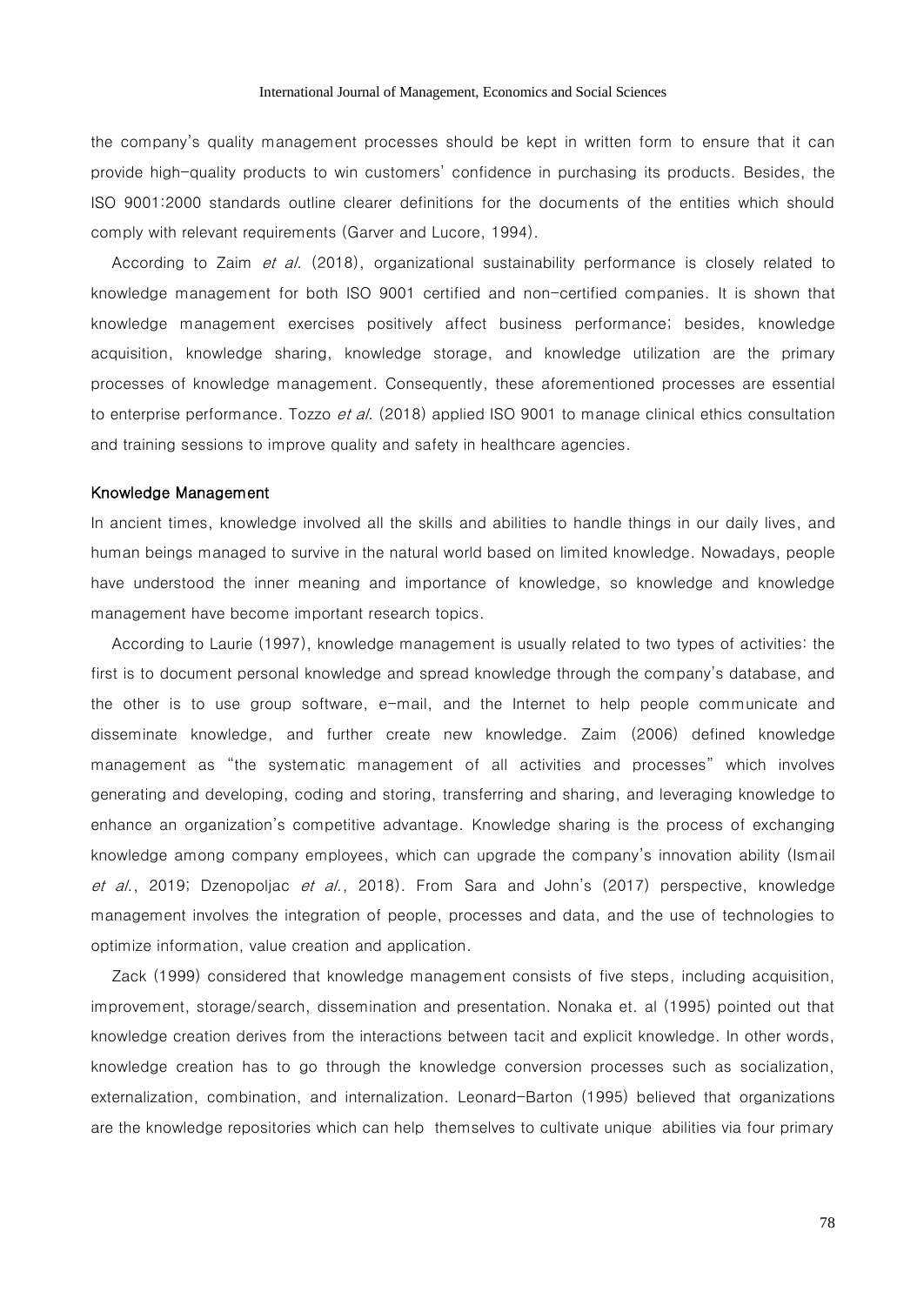learning activities (i.e., share solutions, implementation and integration, experimental prototyping, and knowledge input) in order to create and spread knowledge. Regarding knowledge dissemination, Grant (1996) showed that the ease of knowledge dissemination is related to the amount and level of common knowledge. When the amount and level of common knowledge are greater and higher, it would be easier to disseminate knowledge. This highlights the significance of having common knowledge. Thus, the current research defines knowledge management as the organizational activities such as creating, storing, and sharing knowledge which can increase the value of knowledge and improve the organization's business performance. As stated by Dzenopoljac  $et$  al. (2018), effective knowledge management encourages organization members to share their experiences that can transform tacit knowledge into explicit knowledge. Research showed that continuous learning and knowledge management have positive influences on organizational sustainability (Carayannis et al., 2015; Chiabrishvili and Zaim, 2018). Further, studies have shown that there is a significant positive correlation between effective knowledge management and business success (Dzenopoljac et al., 2018; Oztekin et al., 2015).

#### Knowledge Dissemination

Grant (1996) described how the amount and level of mutual knowledge affect the ease of knowledge dissemination. The more mutual high-level knowledge, the easier it is to share knowledge. Regarding the formation of mutual knowledge, the following factors all play a critical role: common language, symbolic communication, professional and common knowledge base, shared meaning, and domainspecific understanding.

Research indicated that the dissemination of knowledge requires effective strategies, and that customized and specific information can enhance the effectiveness of knowledge dissemination (Chapman *et al.*, 2020; Chapman *et al.*, 2021).

#### ISO 9001, Knowledge Management and Knowledge Dissemination

This section presents the relationship between ISO 9001:2000 Quality Management System, knowledge acquisition, and knowledge dissemination. Organizations can use their quality handbooks to manage knowledge and directly connect with their overall quality control system. As indicated by Zetie (2002), organizations' quality handbooks store their procedural knowledge, which is the documentable knowledge. In this regard, the quality handbooks emphasized by ISO 9001: 2000 can be considered as one type of the documentable knowledge, and can encourage the generation, sharing, and application of knowledge.

According to the appended requirements in ISO 9001:2015, organizations should adopt knowledge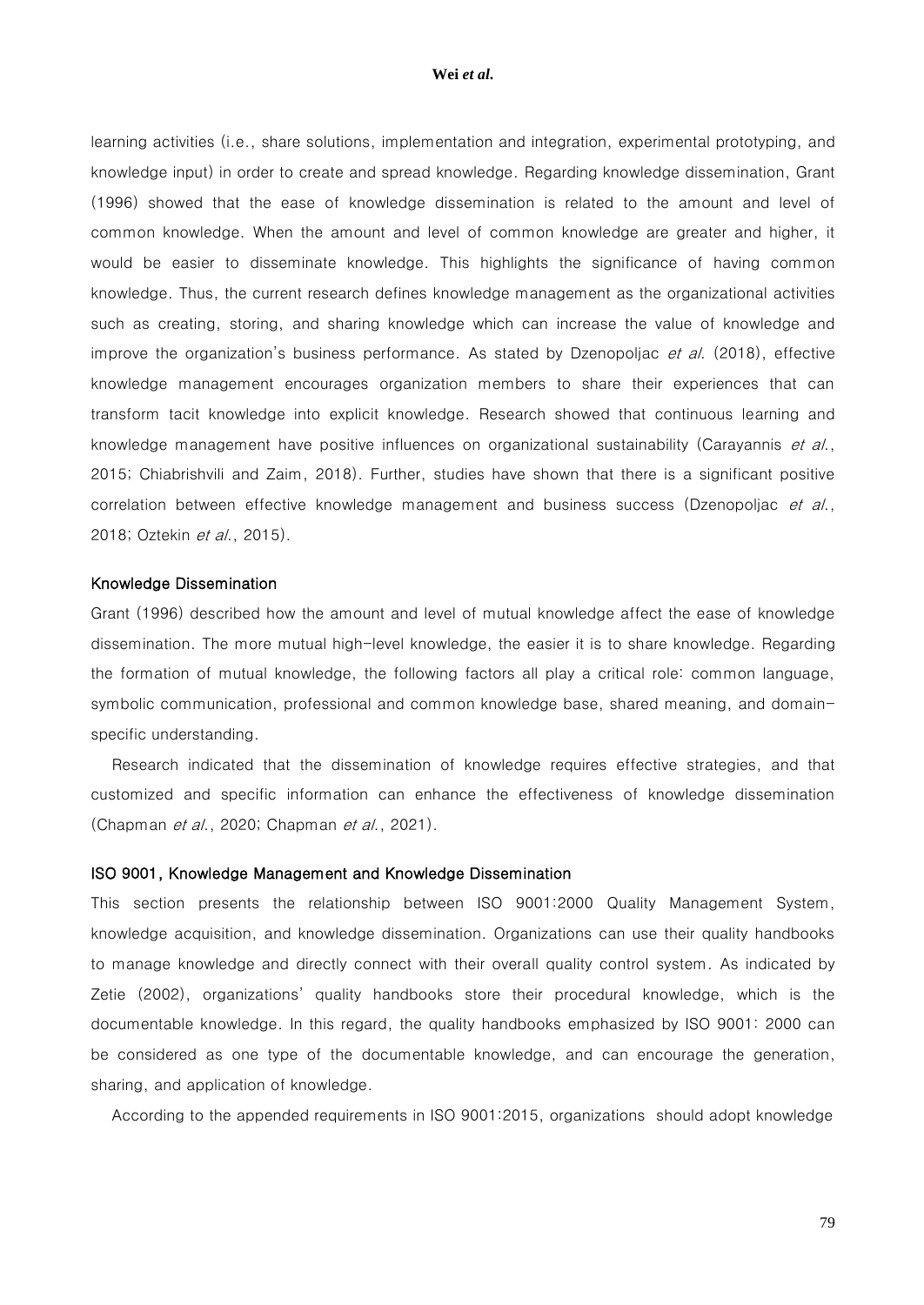management policies to improve performance and grow their business (Brito et al., 2020). Ahmet (2021) demonstrated that ISO 9001 certification contributes to an organization's performance and that knowledge management has a significant impact on organizational sustainability. Jayawarna and Pearson (2003) investigated four organizations that adopted ISO 9001 design control flow to understand the roles of ISO 9001 in research and design process, such as developing strategies and processes, performing personnel development, and learning. The research results show that organizations can continuously establish shared practices and keep improving through activities such as document control, record control, and internal auditing. These activities are helpful for organizations to form the background of knowledge creation.

Moreover, the case study results from Benezech et al. (2001) also showed that ISO 9001 could provide guidance for the development of efficient quality control systems. As they pointed out, a wellestablished document system that can facilitate the knowledge conversion process by documenting tacit knowledge (i.e., explicitation). In summary, we can see that ISO 9001 and knowledge creation are intertwined. Based on above arguments, the following hypotheses have been proposed:

- H<sub>1</sub>: Knowledge acquisition positively impacts ISO 9001 key factors.
- H<sub>2</sub>: ISO 9001 key factors positively impact knowledge dissemination.
- H<sub>3</sub>: Knowledge acquisition positively impacts knowledge dissemination.
- H4: ISO 9001 key factors mediate the relationship between knowledge acquisition and knowledge dissemination.

#### **METHODOLOGY**

#### Sample and Design

This research conducted a closed anonymous survey, and 500 questionnaires were distributed. The main sampling elements included consulting units and work units, and the questionnaires were distributed to employees working as management, business staff, on-site supervisor, and staff member.

Respondents were required to answer questions based on their own perspectives and experiences, so that the results of the study would not be influenced by personal subjective opinions. This questionnaire adopted a 5-point Likert scale to tap study variables in which respondents can numerically express how much they agree or disagree with a statement: Strongly disagree (1), Disagree (2), Neither agree nor disagree (3), Agree (4), and Strongly agree (5).

The questionnaire tapped the key factors of ISO 9001, knowledge acquisition, knowledge dissemination, and basic personal information (including five items: gender, age, education level,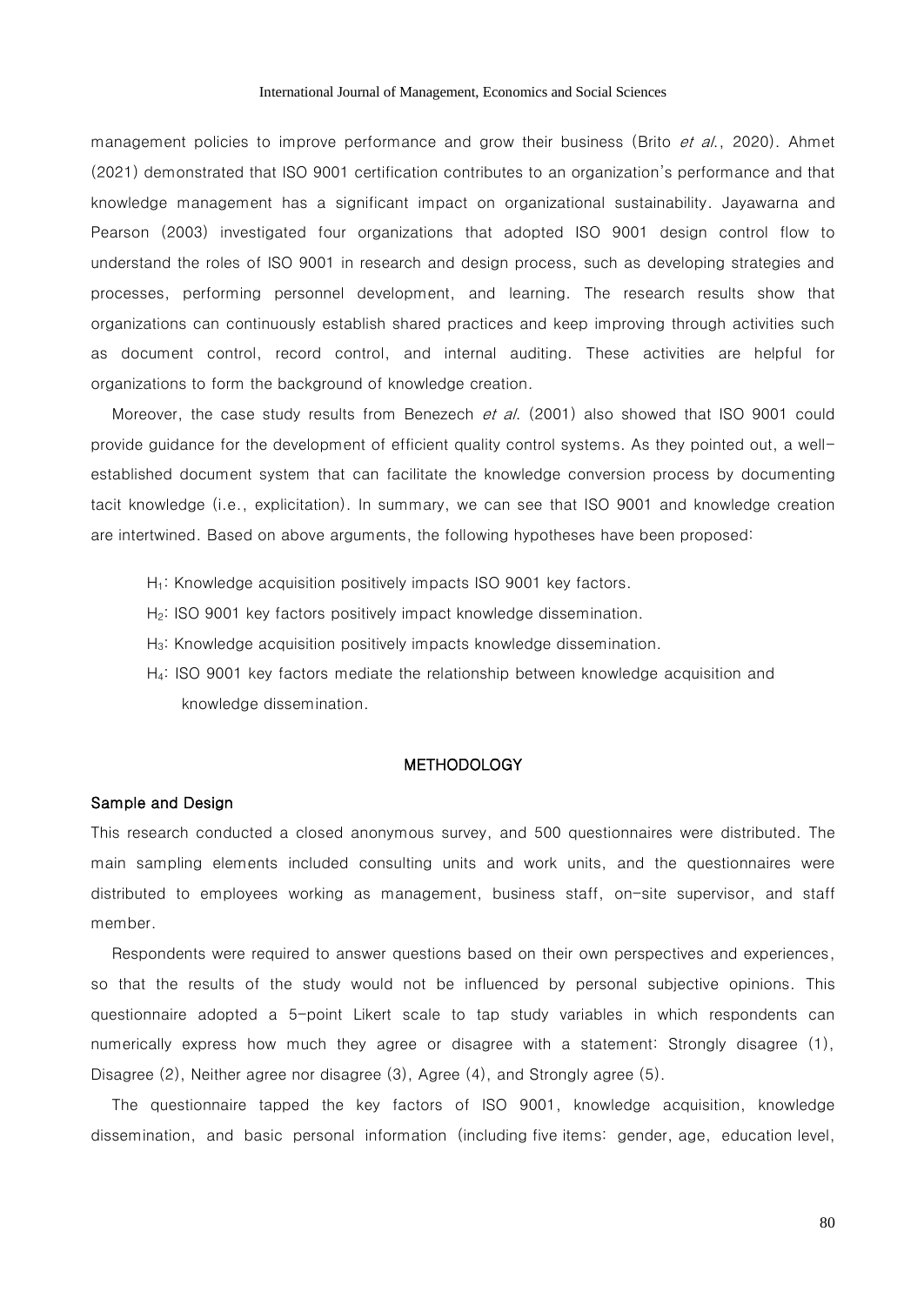years of service, and position). Table 1 (see Appendix-I) shows the questionnaire design and references of each variable.

#### Data Analysis

First, this research conducted a factor analysis to identify the conceptual factors for each research dimension. The adopted statistical analysis methods include factor analysis, reliability testing, correlation analysis, and regression analysis. The research mainly used Statistical Package for the Social Science (SPSS) for analysis.

#### **RESULTS**

#### Questionnaire Recovery Rate

This research took an organization as a case study. A total of 500 questionnaires were sent out and 403 questionnaires were returned with the recovery rate of 81 percent. Before analyzing the questionnaire data, the invalid questionnaires were filtered out to ensure the validity of the analysis results. If the responses showed a fixed pattern, the questionnaire would be considered invalid. Besides, incomplete answers were also removed. After the invalid 108 questionnaires were screened out, a total of 295 valid questionnaires were available for final analysis, with an effective recovery rate of 59 percent.

### Descriptive Statistics

The collected basic information of respondents includes gender, age, education level, years of service, and job title. The descriptive statistics of sample are shown in Table 2 (see Appendix-II). Gender: Male respondents accounted for 78.6 percent of replies, much higher than the female respondents (21.4%), showing that the gender of the sample in this study is dominated by male workers. Age: Respondents aged 26 to 30 accounted for the highest proportion (32.9%), followed by those aged 31 to 35 (30.5%), and the sum of the two accounted for 63.4 percent of the overall proportion, indicating that the age group of the sample in this study is mainly young workers. Education level: Respondents with university education accounted for the highest proportion (44.1%), followed by those with young college education (31.9%), showing that the subjects in this study is dominated by those with higher education. Years of service: Those with 8-11 years of service and 12- 19 years of service accounted for 60.0 percent (24.1% and 35.9%, respectively), indicating that the questionnaire samples are mainly people with higher technical experience. Position: The proportion of staff is the highest (50.5%), showing that the sample is mainly composed of maintenance workers.

#### Factor Analysis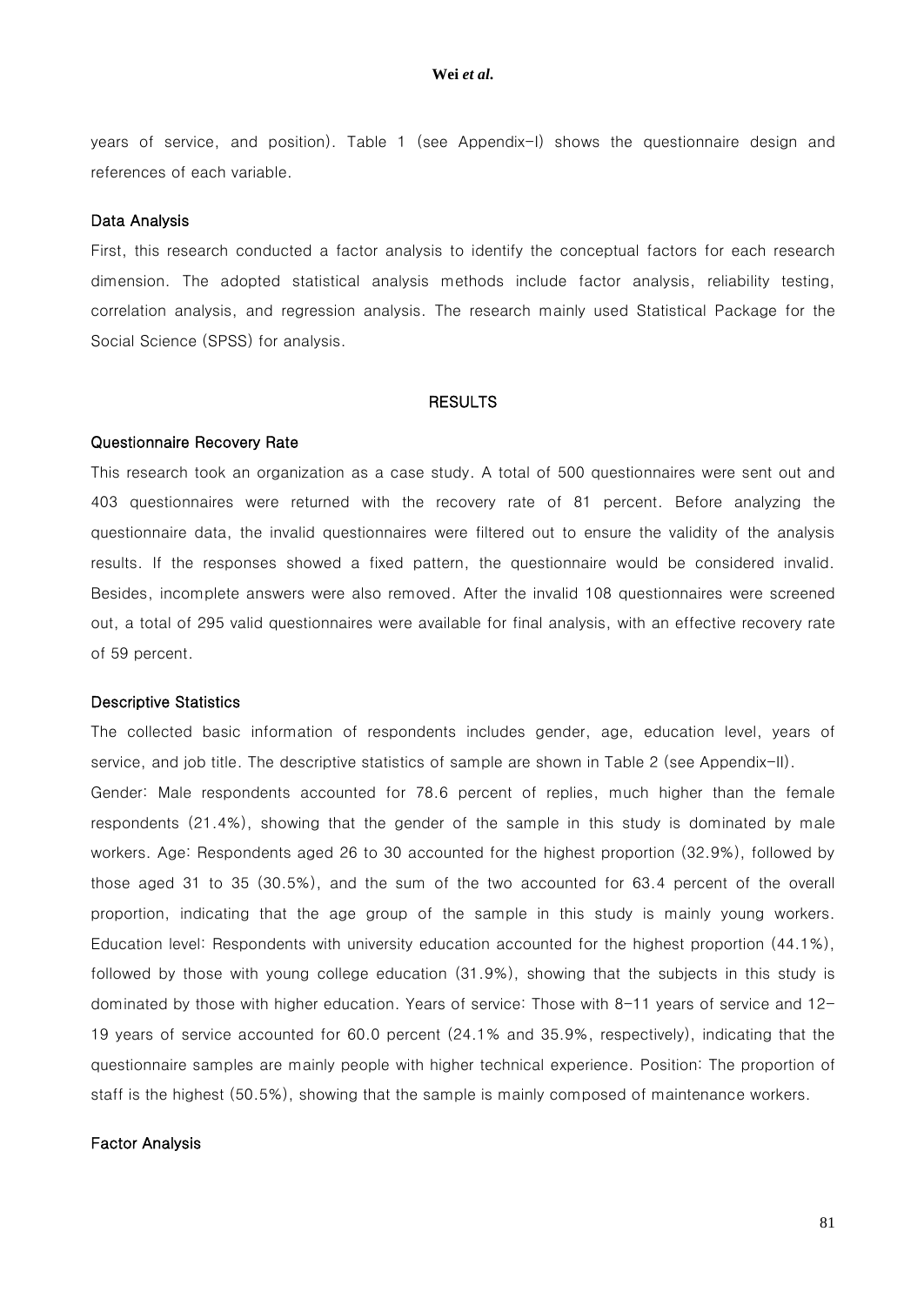This research employed factor analysis to investigate factor structure of study variables (see Appendix-III). For the "ISO 9001 key factors" variable, a total of 23 questions were used for measurement. The factor analysis showed that the factor loading values of 12 questions were lower than 0.4, so these questions were excluded. The factor loading values of the other 11 questions were above 0.4 (0.596-0.733), and the cumulative explained variance is 61.069 percent. The names of the three formulated factors are as follows:

1. Factor A: Supervision and integration system (6 questions: Q8, Q9, Q16, Q20, Q21, Q22)

2. Factor B: Standards and audits (3 questions: Q1, Q3, Q18)

3. Factor C: Goals and training level (2 questions: Q7, Q11)

After testing, the item-total correlation values and the Cronbach's  $\alpha$  values all meet the criteria of reliability and validity of the following factors:

(1) Supervision and integration system: Its item-total correlation values are higher than 0.5 (the minimum value was 0.60, and the maximum value was 0.80), and the overall Cronbach's  $\alpha$  of variables was 0.93.

(2) Standards and audits: Its item-total correlation values are higher than 0.5 (the minimum value was 0.64 and the maximum value was 0.73), and the overall Cronbach's  $\alpha$  of variables was 0.89.

(3) Goals and training level: Its item-total correlation values are 0.56 (higher than 0.5), and the overall Cronbach's α of variables was 0.72.

For Knowledge acquisition, after testing, the item-total correlation values and the Cronbach's  $\alpha$ values all meet the criteria of reliability and validity of the following factors:

(1) Tacit knowledge: Its item-total correlation values are higher than 0.5 (the minimum value was 0.59 and the maximum value was 0.67), and the overall Cronbach's  $\alpha$  of variables was 0.85.

(2) Explicit knowledge: Its item-total correlation values are higher than 0.5 (the minimum value is 0.51 and the maximum value was 0.680), and the overall Cronbach's  $\alpha$  of variables was 0.826.

For Knowledge dissemination, after testing, the item-total correlation values and the Cronbach's  $\alpha$ values all meet the criteria of reliability and validity of the following factors:

(1) Factor A (Documentation): Its item-total correlation values were higher than 0.5 (the minimum value was 0.55 and the maximum value was 0.64), and the overall Cronbach's  $\alpha$  of variables was 0.76.

(2) Factor B (Interpersonal transmission): Its item-total correlation values were higher than 0.5 (the minimum value was 0.51 and the maximum value was 0.59), and the overall Cronbach's  $\alpha$  of variables is 0.686.

(3) Factor C (Work team): Its item-total correlation values were higher than 0.5 (the minimum value was 0.67 and the maximum value was 0.74), and the overall Cronbach's α of variables was 0.84.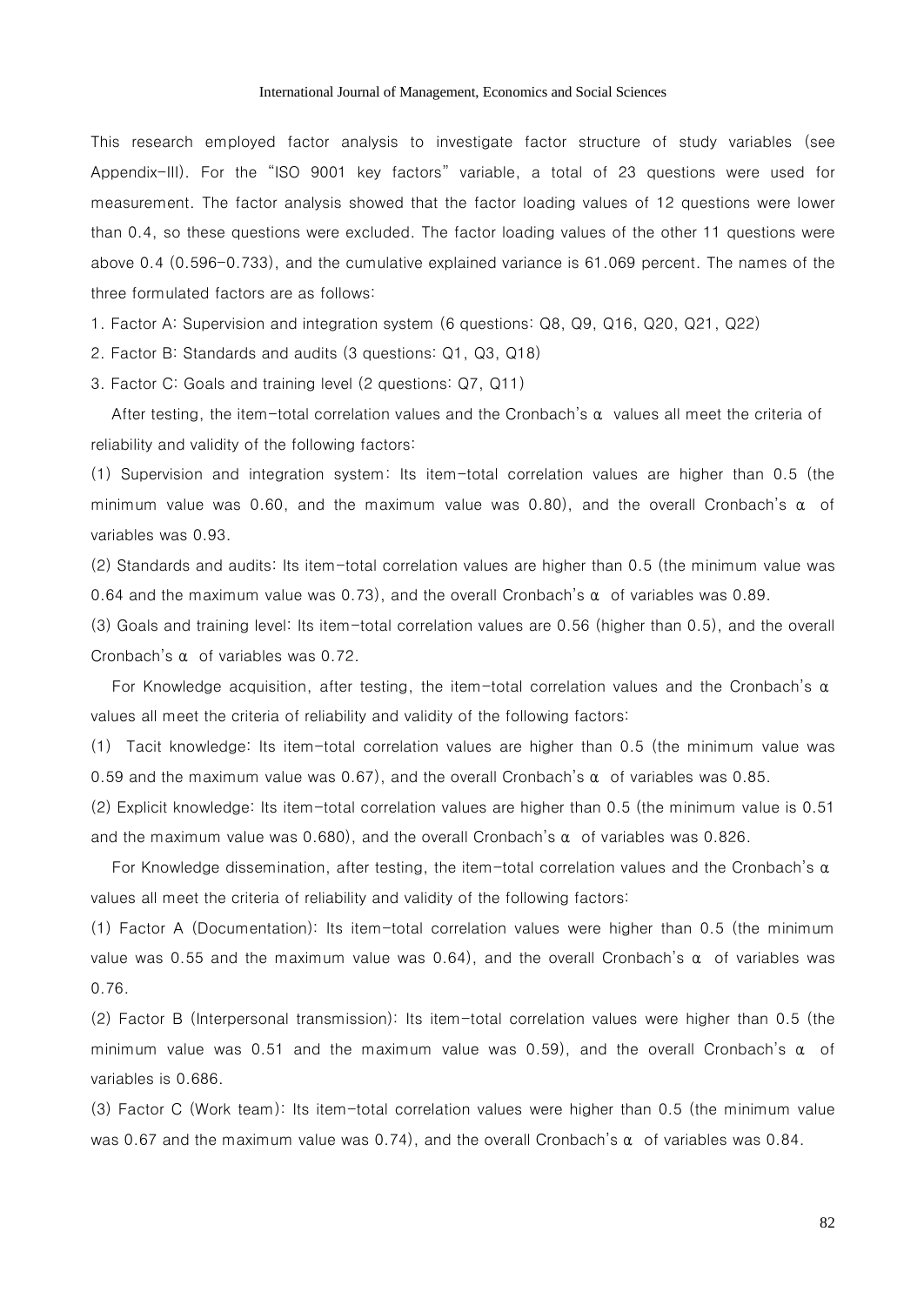#### Correlation Analysis

Table 6 (see Appendix-IV) shows the correlation between knowledge acquisition (KA), knowledge dissemination (KD), and ISO 9001 key factors (ISO9001KF). The research results showed that the correlation coefficients between ISO9001KF and KA, KD and ISO9001KF, and KD and KA were *r*=0.60, *r*=0.54, and *r*=0.47, respectively, indicating that these variables were moderately correlated. The three key factors of ISO 9001 ("supervision and integration system", "standards and audits" and "goals and training level") are significantly correlated to the factors of knowledge acquisition ("tacit knowledge" and "explicit knowledge"). More specifically, the key factors of ISO 9001 ("supervision and integration system" and "standards and audits") highly correlate with the knowledge acquisition factor "explicit knowledge". Besides, "goals and training level" is the most relevant ISO 9001 key factor for "tacit knowledge".

The two key factors of ISO 9001 ("supervision and integration system" and "standards and audits") are significantly related to the factors of knowledge dissemination ("documentation", "interpersonal transmission" and "work team"). Additionally, "goals and training level" significantly correlates with "interpersonal transmission". More precisely, the key factor of ISO 9001 ("supervision and integration system") highly correlates with the knowledge dissemination factors "documentation" and "work team", and followed by "interpersonal transmission". Moreover, "standards and audits" is the ISO 9001 key factor highly relevant with the knowledge dissemination factor, "interpersonal transmission". The two key factors of knowledge acquisition ("tacit knowledge" and "explicit knowledge") are extremely correlated with the factors of knowledge dissemination ("documentation", "interpersonal transmission" and "work team"), indicating the knowledge acquisition factor, "explicit knowledge", highly correlates with the knowledge dissemination factor "documentation", and followed by "work team" and "interpersonal transmission".

The analysis results above can prove the factors of ISO 9001 are obviously relevant with knowledge acquisition and knowledge dissemination.

#### Regression Analysis

The research primarily adopted regression analysis to assess the influences of independent variables on dependent variable. Simple regression and multiple regression were employed to analyze each variable in order to understand and examine their influences (see Table 7, Appendix-V). The results are as follows:

#### The Impact of Knowledge Acquisition on ISO 9001 Key Factors

The research performed an impact analysis to reveal the impact of knowledge acquisition on ISO 9001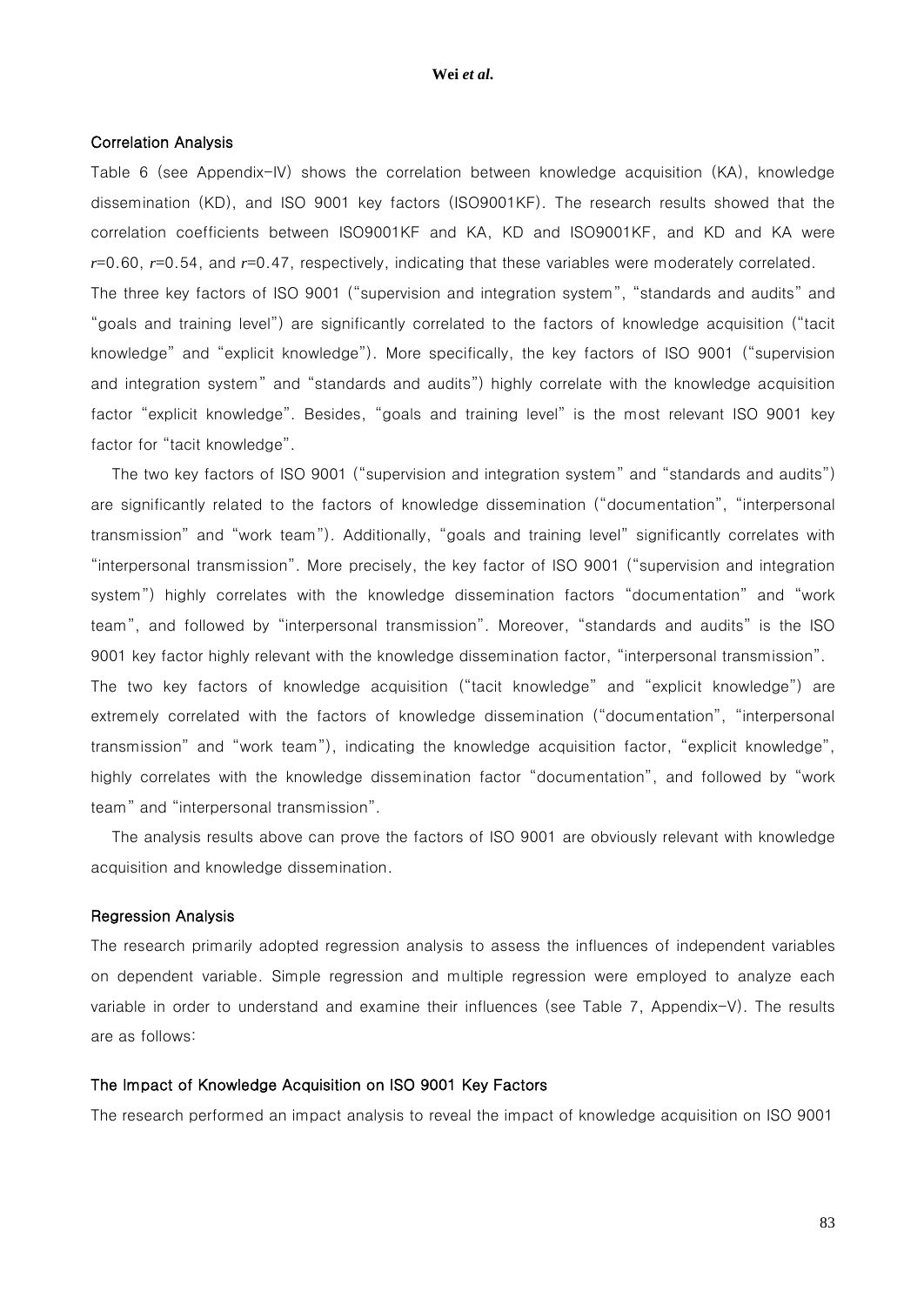key factors. Knowledge acquisition was regarded as independent variable, and ISO 9001 key factors was considered as dependent variable. The causal effect of knowledge acquisition dependent variable were examined. The results of the impact analysis show that knowledge acquisition has a significant impact on ISO 9001 key factors. In combination with the correlation analysis results, the Hypothesis 1 i.e., knowledge acquisition has a positive impact on ISO 9001 key factors holds.

#### The Impact of ISO 9001 Key Factors on Knowledge Dissemination

The research conducted an impact analysis to examine the impact of ISO 9001 key factors on knowledge dissemination. ISO 9001 key factors was used as independent variable, and knowledge dissemination was regarded as dependent variable. The causal effect of ISO 9001 key factors on dependent variable were investigated. The results of the impact analysis show that ISO 9001 key factors have significant impact on knowledge dissemination. Besides, in combination with the correlation analysis results, Hypothesis 2 i.e., ISO 9001 key factors have a positive impact on knowledge dissemination is established.

#### The Impact of Knowledge Acquisition on Knowledge Dissemination

The research performed an impact analysis to understand the impact of knowledge acquisition on knowledge dissemination. Knowledge acquisition was considered as independent variable, and knowledge dissemination was used as dependent variable. The causal effect of knowledge acquisition on dependent variable was examined. The results of the impact analysis show that knowledge acquisition has significant impact on knowledge dissemination. In combination with the correlation analysis results, Hypothesis 3 i.e., knowledge acquisition has a positive impact on knowledge dissemination holds.

#### The Intermediary Effects of ISO 9001

As indicated by the three sections above (section 1-3), either ISO 9001 key factors or knowledge acquisition significantly affect the dissemination of knowledge. In order to understand the impact of ISO 9001 on knowledge acquisition and knowledge dissemination, an impact analysis was conducted to examine the intermediary effects of ISO 9001 key factors. After analyzing the total effect and the direct/indirect effect, the current research obtained the indirect effect analysis table of the intermediary model (see Table 8, Appendix-VI). This table shows that in the total effect of KA→KD, where  $p<0.05$ and the confidence interval exclude 0 [0.336 0.639], indicating that the total effect holds; in the total indirect effect of KA→ISO9001KF→KD, where  $p$ <0.05 and the confidence interval do not contain 0 [0.151 0.389], showing that the total indirect effect and intermediary effect exist; in the direct effect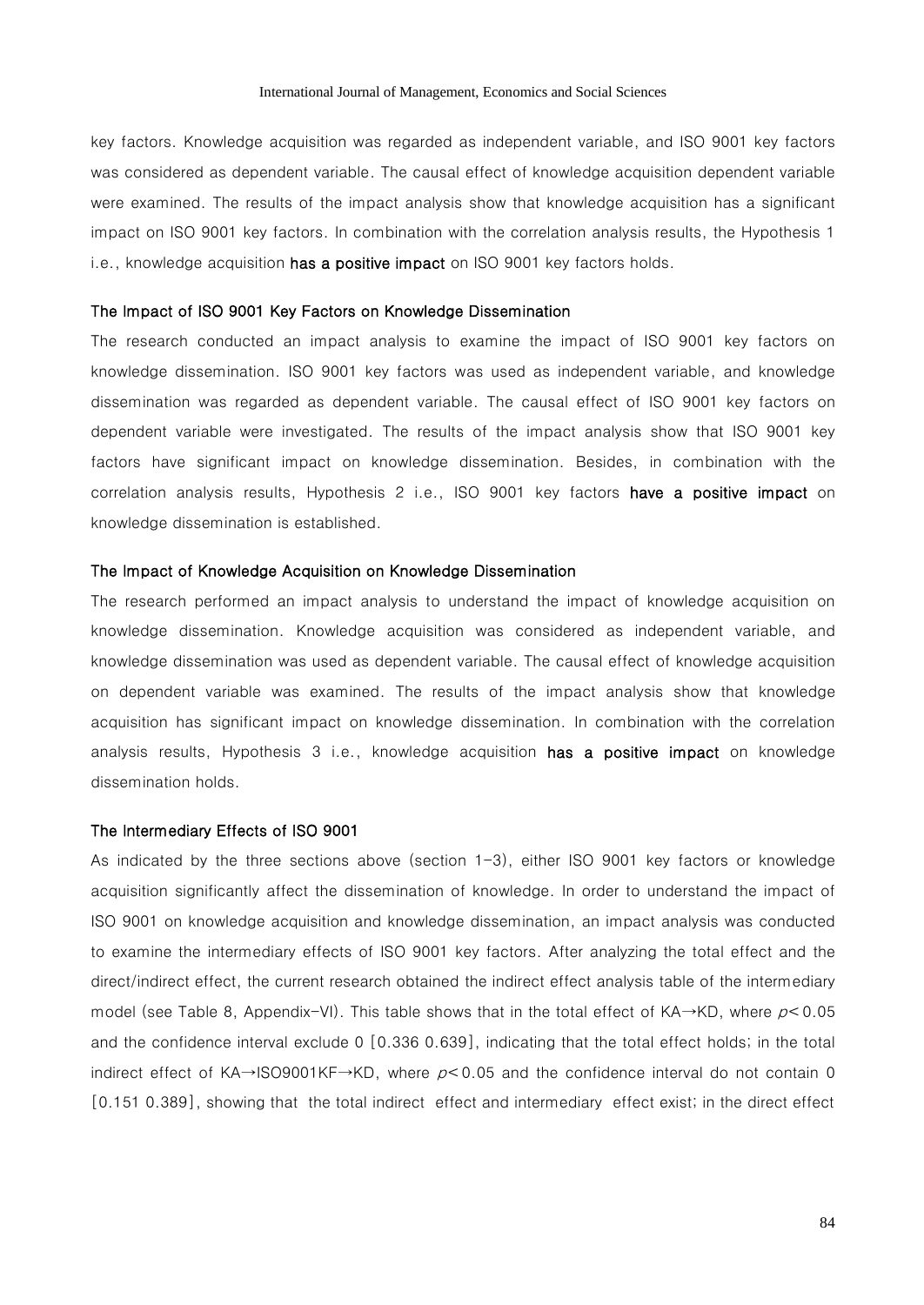of KA→KD, where  $p < 0.05$  and the confidence interval exclude 0 [0.102 0.388], showing that the direct effect and intermediary effect exists. That is to say, Hypothesis 4 i.e., ISO 9001 key factors have a positive and significant intermediary impact on the knowledge acquisition and knowledge dissemination relationship is established.

### **DISCUSSION**

Table 6 shows the correlation between knowledge acquisition (KA), knowledge dissemination (KD), and ISO 9001 key factors (ISO9001KF), and the results show that these variables are moderately correlated. These findings correspond to the study of Carayannis et al. (2015), and Chiabrishvili and Zaim (2018), which demonstrate that continuous learning and knowledge management have a positive impact on organizational sustainability. Besides, the results of this study are consistent with Dzenopoljac et al. (2018), and Oztekin et al. (2015), which pointed out that knowledge management is positively correlated to organizational success. Additionally, Zaim et al. (2018), and Tozzo et al. (2018) show similar findings.

Table 7 presents an analysis of the impact among knowledge acquisition, knowledge dissemination, and ISO 9001 key factors (ISO9001KF), and the findings show these variables have a positive impact on each other. These results are consistent with those of Ahmet et al. (2021), which demonstrated that ISO 9001 certification can boost organizational performance and that knowledge management has a significant impact on organizational sustainability.

Table 8 is an indirect effect analysis examining the mediating effect of ISO 9001 key factors. The results show the relationship between knowledge acquisition and knowledge dissemination is mediated by ISO 9001 key factors. Consequently, identifying the key elements of ISO 9001 is necessary for successful knowledge management.

#### **CONCLUSION**

This research examined the key factors of successful knowledge management through a literature review and presented a case study to illustrate how a domestic company applies ISO 9001 standards to its business in order to determine successful knowledge management. Besides, the research analyzed the data obtained from the questionnaire to discover and investigate the relationship between organizational variables (such as ISO 9001 key factors, knowledge acquisition, and knowledge dissemination) and to provide feasible plans. Additionally, the research integrated the ISO management system (including the overall management system operation, document control, and audit system) with knowledge acquisition and knowledge dissemination to enhance innovation ability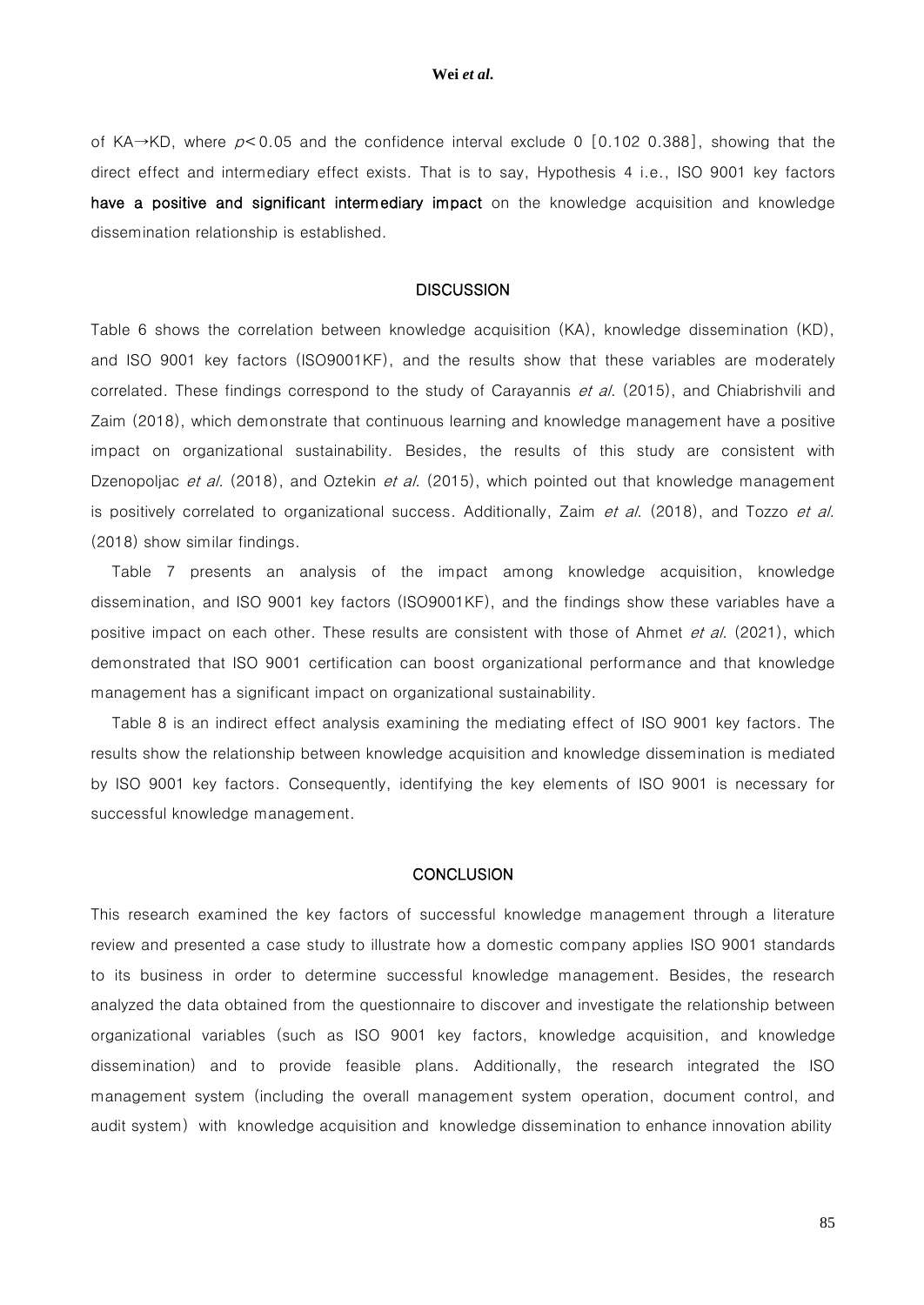and drive knowledge value. Moreover, acquiring and disseminating ISO international quality certification knowledge and personnel knowledge can establish a good image, reduce costs, and improve the document control system.

The research intended to examine how key factors of ISO 9001 management system affect knowledge acquisition and knowledge dissemination, and how knowledge dissemination channels influence knowledge acquisition.

It is suggested that researchers and scholars who want to discuss the key factors of ISO 9001 in the future can probe into the following two dimensions.

1. As pointed out in some literature, education and training is also one of the most important intervening variables. If researchers are interested in education and training, they can pay more attention to this field in the future.

2. Informationization and paperlessness are important development trends in recent years. For knowledge dissemination, this research chose to spread knowledge via documentation, interpersonal communication, and work teams. However, future research can adopt different channels (i.e., informationized channels) to spread knowledge to adapt different trends.

#### **REFERENCES**

- Ahmet D., Taylan B., & Hiwa M. (2021). Links between knowledge management and organisational sustainability: Does the ISO 9001 certification have an effect? Knowledge Management Research and Practice, 1-14, https://doi.org/10.1080/14778238.2020.1860663.
- Benezech, D., Lambert, G., Lanoux, B., Lerch, C., & Loos-Baroin, J., (2001). Completion of knowledge codification: an illustration through the ISO 9000 standards implementation process. *Research Policy*, 30(9): 1395-1407. [https://doi.org/10.1016/S0048-7333\(01\)00158-5](https://doi.org/10.1016/S0048-7333(01)00158-5)
- Brito, E., Pais, L., Dos Santos, N. R., & Figueiredo, C. (2020). Knowledge management, customer satisfaction and organizational image discriminating certified from non-certified (ISO 9001) municipalities. International Journal of Quality and Reliability Management, 37(3): 451– 469.<https://doi.org/10.1108/IJQRM-10-2018-0281>
- Carayannis, E. G., Sindakis, S., & Walter, C. (2015). Business model innovation as lever of organizational sustainability. The Journal of Technology Transfer, 40(1): 85– 104.<https://doi.org/10.1007/s10961-013-9330-y>
- Chapman, E., Haby, M. M., Toma, T. S., de Bortoli, M. C., Illanes, E., Oliveros, M. J., & Barreto, J. (2020). Knowledge translation strategies for dissemination with a focus on healthcare recipients: An overview of systematic reviews. Implementation Science, 15(1): 14. [https://doi.org/10.1186/s13012-020-0974-3.](https://doi.org/10.1186/s13012-020-0974-3)
- Chapman, E., Pantoja, T., Kuchenmüller, T., Sharma T., & Terry, R.F. (2021). Assessing the impact of knowledge communication and dissemination strategies targeted at health policy-makers and managers: An overview of systematic reviews. Health Research Policy and Systems, 19, 140.<https://doi.org/10.1186/s12961-021-00780-4>
- Chiabrishvili, M., & Zaim, H. (2018). The role of knowledge management for long-term sustainability in Kuwait companies. Middle East Journal of Management, 5(4): 340– 355[. https://doi.org/10.1504/MEJM.2018.095586](https://doi.org/10.1504/MEJM.2018.095586)
- Dzenopoljac, V., Alasadi, R., Zaim, H., & Bontis, N. (2018). Impact of knowledge management processes on business performance: Evidence from Kuwait. Knowledge and Process Management, 25(2): 77-87. https://doi.org/10. [1002/kpm.1562](https://doi.org/10.%201002/kpm.1562)

Garver, R. & Lucore, R.W. (1994). Making ISO 9000 easy as A-B-C. Telephone Engineer and Management, 98(3): 46-48.

- Grant, R. M. (1996). Toward a knowledge-based theory of the firm. Strategic Management Journal, 17(2): 109-122. <https://doi.org/10.1002/smj.4250171110>
- Ismail A.A., Yousif Al-Marzooqi, N., & Fraidoon Mohammed, Y. (2007). Organizational culture and knowledge sharing: Critical success factors. Journal of Knowledge Management, 11(2): 22- 42. https://doi.org/ 10.1108/13673270710738898 ISO 9001: 2015. (2015) Quality management systems: Requirements. Switzerland.
- Jayawarna, D., & Pearson, A.W. (2003). Application of integrated quality management systems to promote CI and learning in R&D organisations. International Journal of Technology Management, 26(8): 828-842. <https://doi.org/10.1504/IJTM.2003.003392>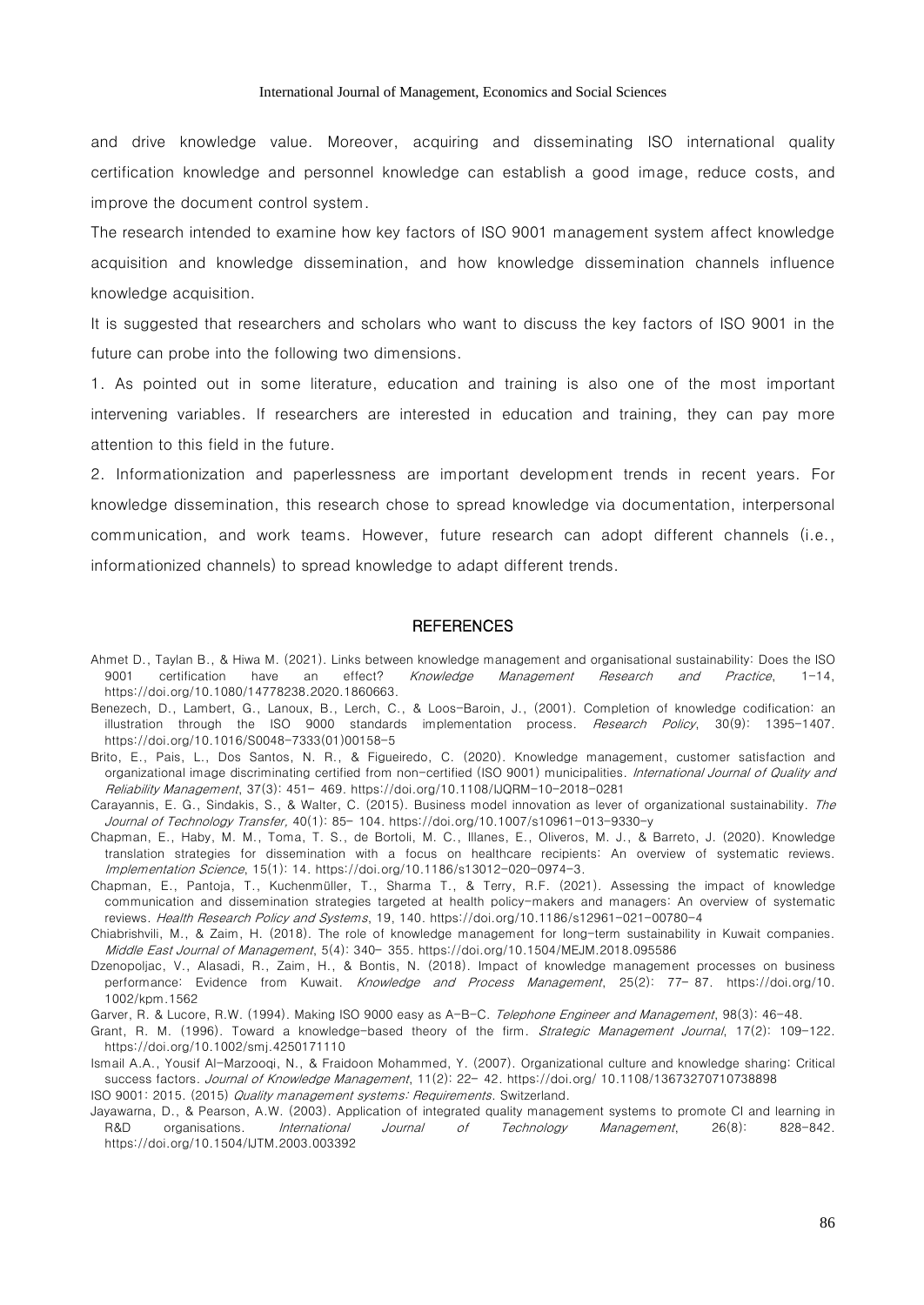Laurie J. (1997). Harnessing the power of intellectual capital. Training and Development, 51, 25-31.

Leonard-Barton, D.A. (1995). Wellsprings of Knowledge. Boston: Harvard Business School Press.

Magd, Hesham, A.E. (2006). ISO 9001:2000 in the Egyptian manufacturing sector: Perceptions and perspectives. International Journal of Quality and Reliability Management, 25(2): 173-200.<https://doi.org/10.1108/02656710810846934>

Nonaka, Ikujiro, & Takeuchi (1995). The knowledge-creating company. New York: Oxford University Press.

- Nonaka, I., Toyama, R., & Konno, N. (2000). SECI, Ba and leadership: A unified model of dynamic knowledge creation. Long Range Planning, 33, 5-34. [https://doi.org/10.1016/S0024-6301\(99\)00115-6](https://doi.org/10.1016/S0024-6301(99)00115-6)
- Sara, S. M., & John, S. E. (2017). Implementing a knowledge management system within an NHS hospital: a case study exploring the roll-out of an electronic patient record (EPR). Knowledge Management Research and Practice, 15(1): 1-11. <https://doi.org/10.1057/kmrp.2015.7>
- Oztekin, A., Delen, D., Zaim, H., Turkyilmaz, A., & Zaim, S. (2015). The influence of knowledge management on financial and non-financial performance. *Journal of Information and Knowledge Management*, 14(2): 1-14. https:// doi.org/10.1142/S0219649215500136
- Tozzo, P., Mazzi, A.; & Aprile, A.(2018). Certification ISO 9001 in clinical ethics consultation for improving quality and safety in healthcare. International Journal for Quality in Health Care, 30(6): 486-491.
- Zack, M. H. (1999). Developing a knowledge strategy. California Management Review. 41(3): 125-145. <https://doi.org/10.2307/41166000>
- Zaim, H. (2006). Knowledge management implementation in IZGAZ. Journal of Economic and Social Research, 8(2): 1- 25. https://doi.org/10.1.1.564.4946&rep=rep1&type=pdf
- Zaim, H., Muhammed, S., & Tarim, M. (2018). Relationship between knowledge management processes and performance: Critical role of knowledge utilization in organizations. Knowledge Management Research and Practice, 17(1): 24-38.
- Zetie, S. (2002). The quality circle approach to knowledge management. Managerial Auditing Journal. 17(6): 317-321. <https://doi.org/10.1108/02686900210434096>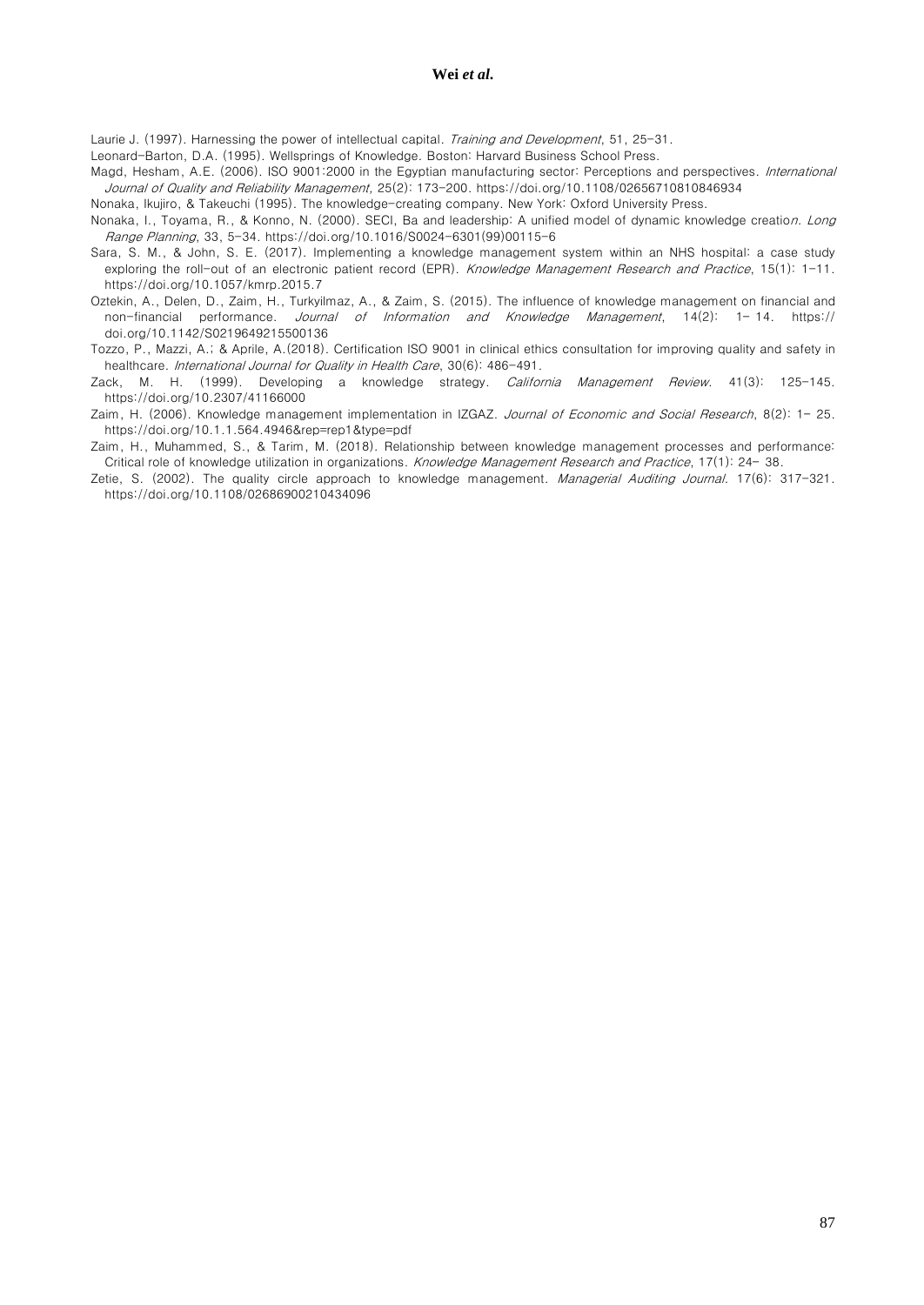## Appendix-I

| <b>Variables</b>           | No. of<br>questions | <b>Reverse</b><br>questions | <b>References</b>                                                            |
|----------------------------|---------------------|-----------------------------|------------------------------------------------------------------------------|
| ISO 9001 key factors       | 23                  | N/A                         | Magd, 2006; Yun, 2016; Garver & Lucore, 1994                                 |
| Knowledge<br>acquisition   | 12                  | N/A                         | Nonaka and Takeuchi (1995); Ismail et al., 2019;<br>Dzenopoljac et al., 2018 |
| Knowledge<br>dissemination |                     | N/A                         | Evelina et al., 2020; Evelina et al., 2021                                   |

Source: Authors' Presentation

*Table 1. References for the Questionnaire Design*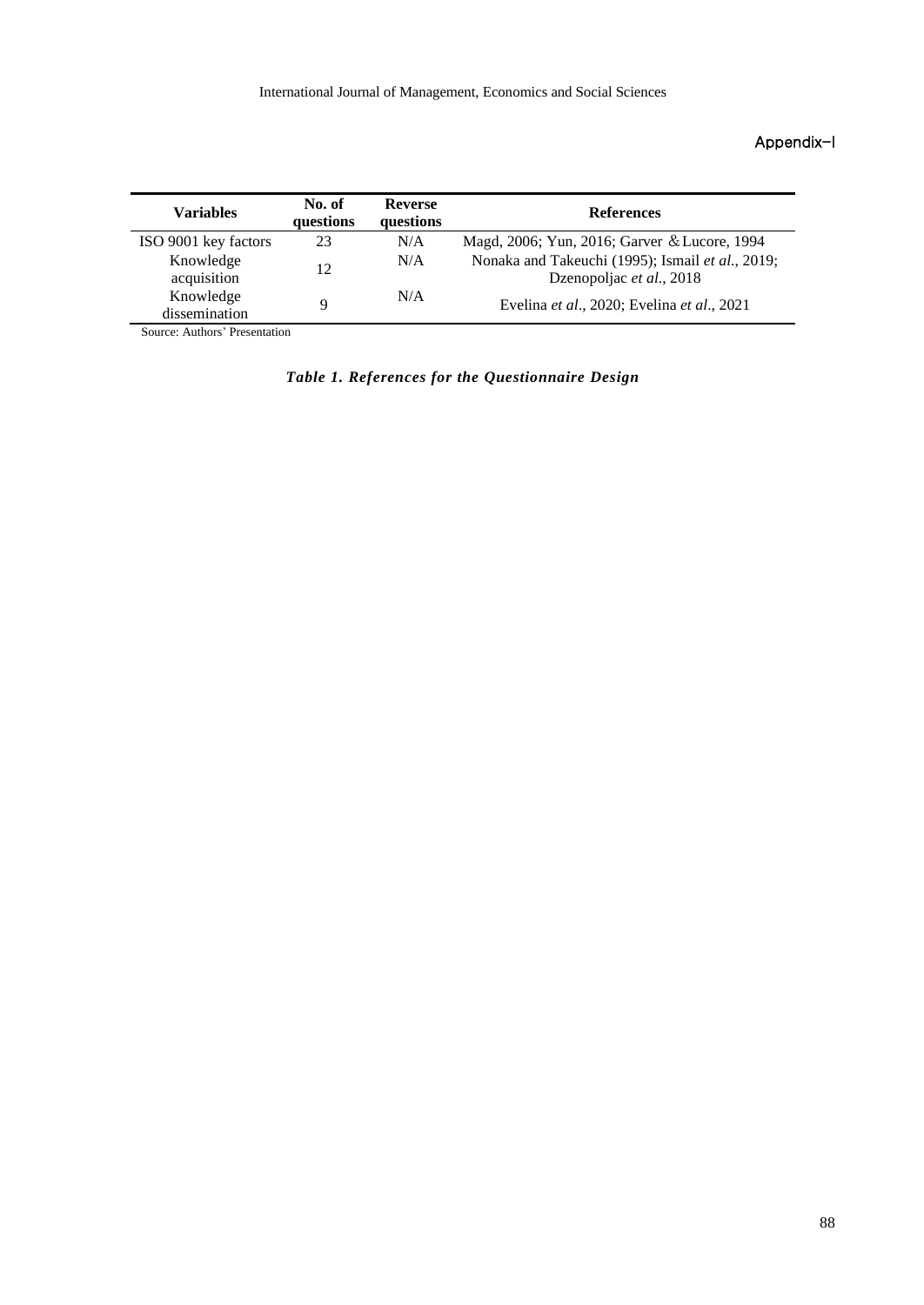# Appendix-II

| <b>Variables</b>       | <b>Type</b>                                                                                                                                                                                                                                                                                                                                                                   | Count | $\frac{0}{0}$ |
|------------------------|-------------------------------------------------------------------------------------------------------------------------------------------------------------------------------------------------------------------------------------------------------------------------------------------------------------------------------------------------------------------------------|-------|---------------|
|                        | Male                                                                                                                                                                                                                                                                                                                                                                          | 232   | 78.6          |
| Gender                 | Female                                                                                                                                                                                                                                                                                                                                                                        | 63    | 21.4          |
|                        | $20 - 25$                                                                                                                                                                                                                                                                                                                                                                     | 53    | 18            |
|                        | 97<br>$26 - 30$<br>$31 - 35$<br>90<br>$>36$<br>55<br>High school<br>46<br>Junior college<br>94<br>University<br>130<br>Graduate schools<br>25<br>50<br>$<$ 3 years<br>$4 - 7$ years<br>56<br>71<br>$8 - 11$ years<br>106<br>$12 - 19$ years<br>$>$ 20 years<br>12<br>Staff member<br>149<br>On-site supervisor<br>64<br><b>Business staff</b><br>69<br>Managerial level<br>13 |       | 32.9          |
| Age                    |                                                                                                                                                                                                                                                                                                                                                                               |       | 30.5          |
|                        |                                                                                                                                                                                                                                                                                                                                                                               |       | 18.6          |
|                        |                                                                                                                                                                                                                                                                                                                                                                               |       | 15.6          |
|                        |                                                                                                                                                                                                                                                                                                                                                                               |       | 31.9          |
| <b>Education</b> level |                                                                                                                                                                                                                                                                                                                                                                               |       | 44.1          |
|                        |                                                                                                                                                                                                                                                                                                                                                                               |       | 8.6           |
|                        |                                                                                                                                                                                                                                                                                                                                                                               |       | 16.9          |
|                        |                                                                                                                                                                                                                                                                                                                                                                               |       | 19            |
| Years of service       |                                                                                                                                                                                                                                                                                                                                                                               |       | 24.1          |
|                        |                                                                                                                                                                                                                                                                                                                                                                               |       | 35.9          |
|                        |                                                                                                                                                                                                                                                                                                                                                                               |       | 4.1           |
|                        |                                                                                                                                                                                                                                                                                                                                                                               |       | 50.5          |
|                        |                                                                                                                                                                                                                                                                                                                                                                               |       | 21.7          |
| Position               |                                                                                                                                                                                                                                                                                                                                                                               |       | 23.4          |
|                        |                                                                                                                                                                                                                                                                                                                                                                               |       | 4.4           |

Source: Authors' Computation

*Table 2. Descriptive Statistics*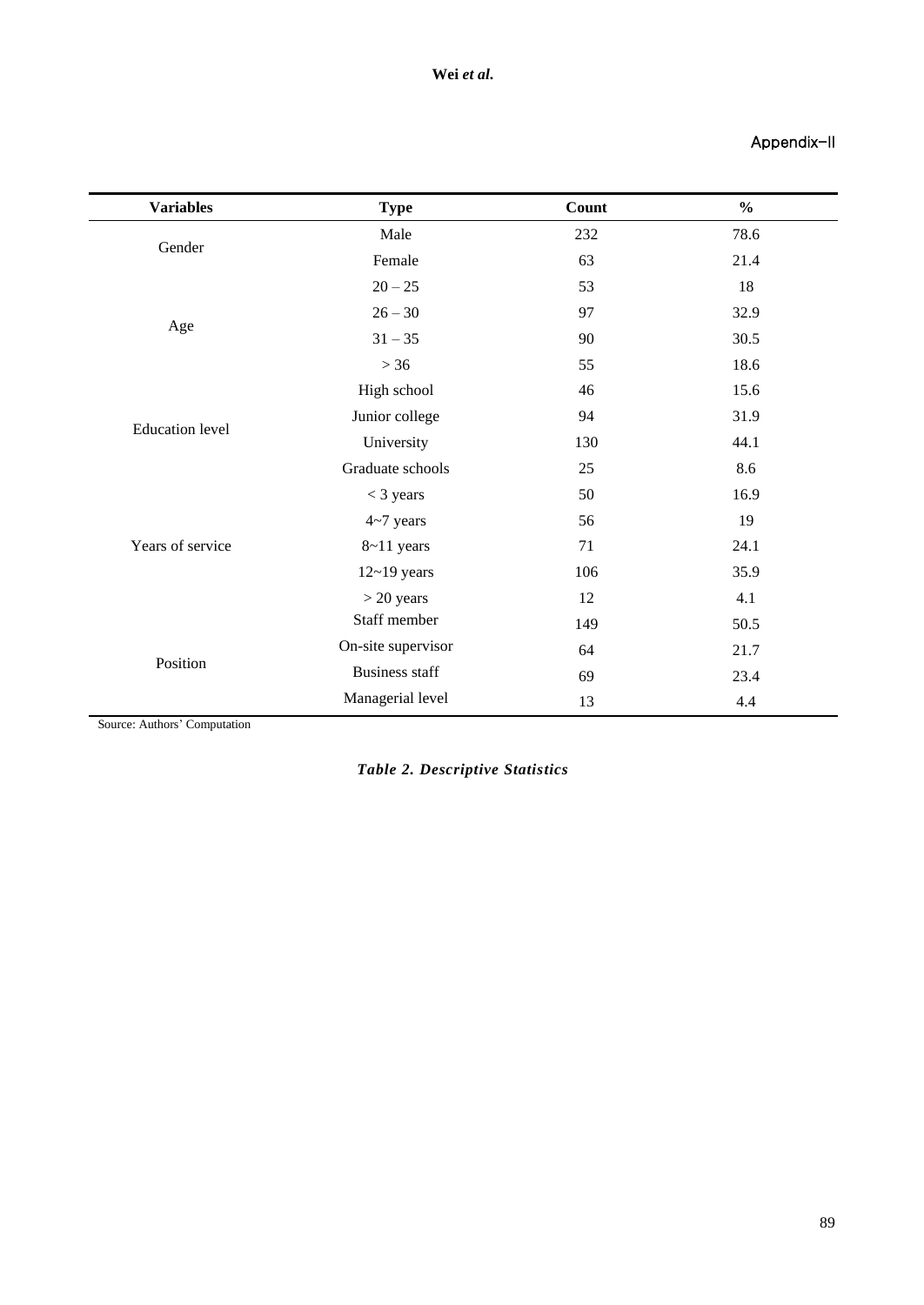# Appendix-III

| <b>Factors and Questions</b>                                                                                                                                          | <b>Item-total</b><br><b>Correlation</b> | Cronbach's a |
|-----------------------------------------------------------------------------------------------------------------------------------------------------------------------|-----------------------------------------|--------------|
| <b>Factor A (Supervision and integration system)</b>                                                                                                                  |                                         | 0.937        |
| 21. The leader of your organization's ISO 9001 promotion team has<br>strong coordination skills.                                                                      | 0.721                                   |              |
| 20. Your organization has built a team to promote the ISO quality<br>assurance system.                                                                                | 0.805                                   |              |
| 16. When your organization promotes ISO 9001, the senior executives<br>will attend ISO meetings in person and join in discussions actively.                           | 0.736                                   |              |
| 22. Education and training in your organization starts from senior<br>executives and managers and extends to all employees.                                           | 0.701                                   |              |
| 8. Your organization systematically evaluates defects in the software<br>development process, continuously improves quality, and reduces<br>product development time. | 0.602                                   |              |
| 9. All the entry-level employees in your organization have received<br>complete education and training.                                                               | 0.624                                   |              |
| <b>Factor B (Standards and audits)</b>                                                                                                                                |                                         | 0.894        |
| 1. After implementing ISO 9001, your organization's development<br>processes are standardized.                                                                        | 0.730                                   |              |
| 3. After implementing ISO 9001, your organization will continue to<br>perform internal audits across sectors.                                                         | 0.738                                   |              |
| 18. Your organization's senior executive will clearly announce quality<br>policies.                                                                                   | 0.643                                   |              |
| Factor C (Goals and training level)                                                                                                                                   |                                         | 0.725        |
| 11. Your organization's ISO goals are determined by a small group of<br>people.                                                                                       | 0.569                                   |              |
| 7. Your organization lacks a full set of training for managers.<br>Source: Authors' Computation                                                                       | 0.569                                   |              |

|  |  | Table 3. The Reliability and Validity Analysis of ISO 9001 Key Factors |  |  |  |  |  |  |
|--|--|------------------------------------------------------------------------|--|--|--|--|--|--|
|--|--|------------------------------------------------------------------------|--|--|--|--|--|--|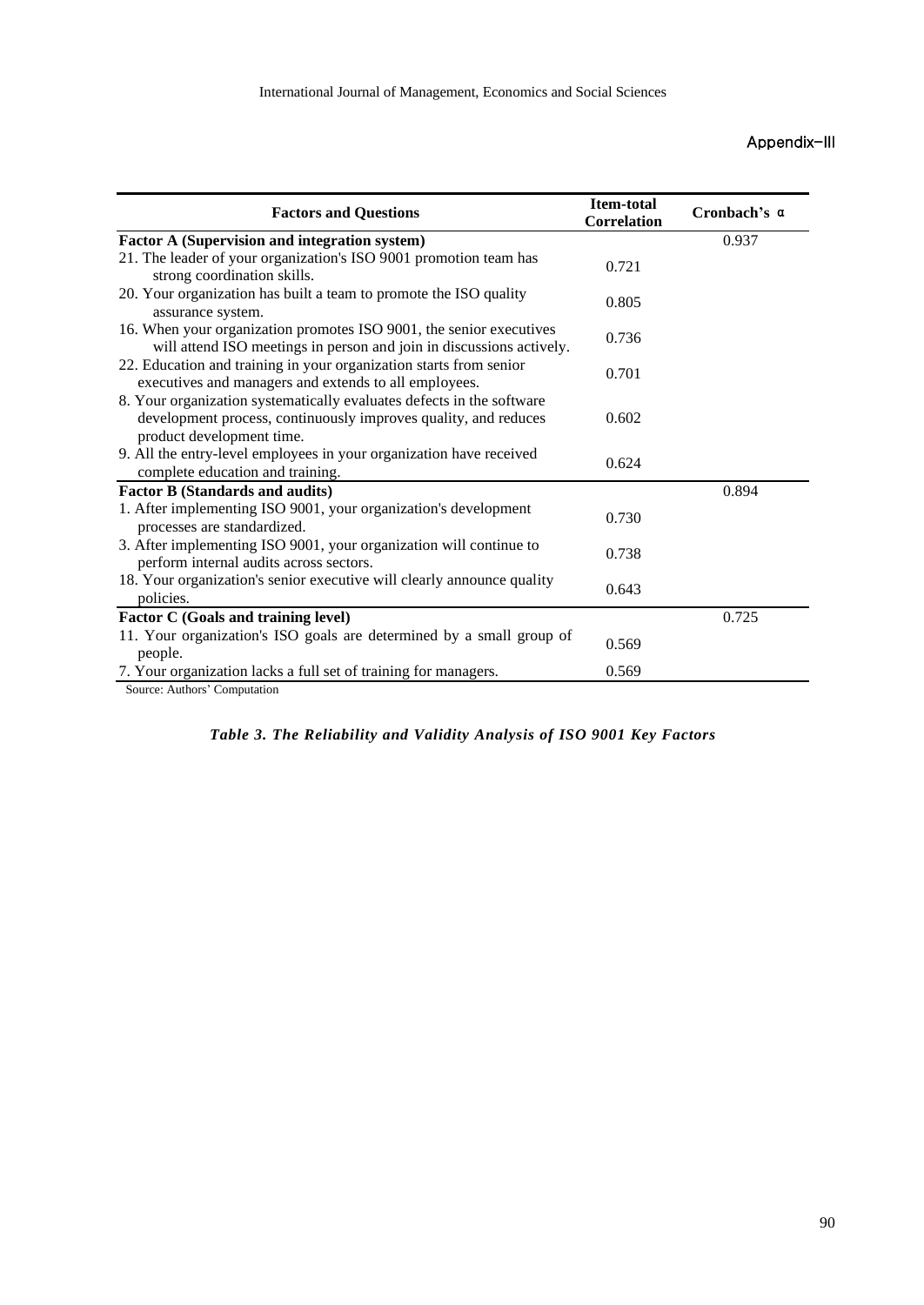| <b>Factors and Questions</b>                                                                                                                          | <b>Item-Total</b><br><b>Correlation</b> | Cronbach's a |
|-------------------------------------------------------------------------------------------------------------------------------------------------------|-----------------------------------------|--------------|
| <b>Factor A (Tacit knowledge)</b>                                                                                                                     |                                         | 0.852        |
| 3. Your work experience is hard to put into words.                                                                                                    | 0.628                                   |              |
| 4. The corporate culture of your organization is hard to explain to<br>colleagues and requires them to experience it by themselves.                   | 0.650                                   |              |
| 7. It takes a lot of time for colleagues to absorb your work experience.                                                                              | 0.679                                   |              |
| 8. When you change positions, your personal experience goes with you<br>and is not easily stored for your successor.                                  | 0.594                                   |              |
| 9. Your organization's corporate culture takes a lot of time to<br>understand.                                                                        | 0.616                                   |              |
| 12. The corporate culture of your organization is hard to put into<br>words.                                                                          | 0.657                                   |              |
| <b>Factor B (Explicit knowledge)</b>                                                                                                                  |                                         | 0.826        |
| 1. The information of your organization can be easily stored in the<br>organization's files and will not be lost when employees leave their<br>posts. | 0.513                                   |              |
| 2. The general documents of your organization can be understood in a<br>short time.                                                                   | 0.653                                   |              |
| 5. Most information about your organization is communicated to<br>colleagues in writing.                                                              | 0.519                                   |              |
| 6. The knowledge in your organization's general documentation is easy<br>to understand.                                                               | 0.680                                   |              |
| 10. Your organization's customer information can be understood in a<br>short time.                                                                    | 0.568                                   |              |
| 11. The knowledge in your organization's general documents is easy to<br>explain to your colleagues.<br>$\sim$ A and compared $\sim$                  | 0.636                                   |              |

Source: Authors' Computation

# *Table 4. The Reliability and Validity Analysis of Knowledge Acquisition*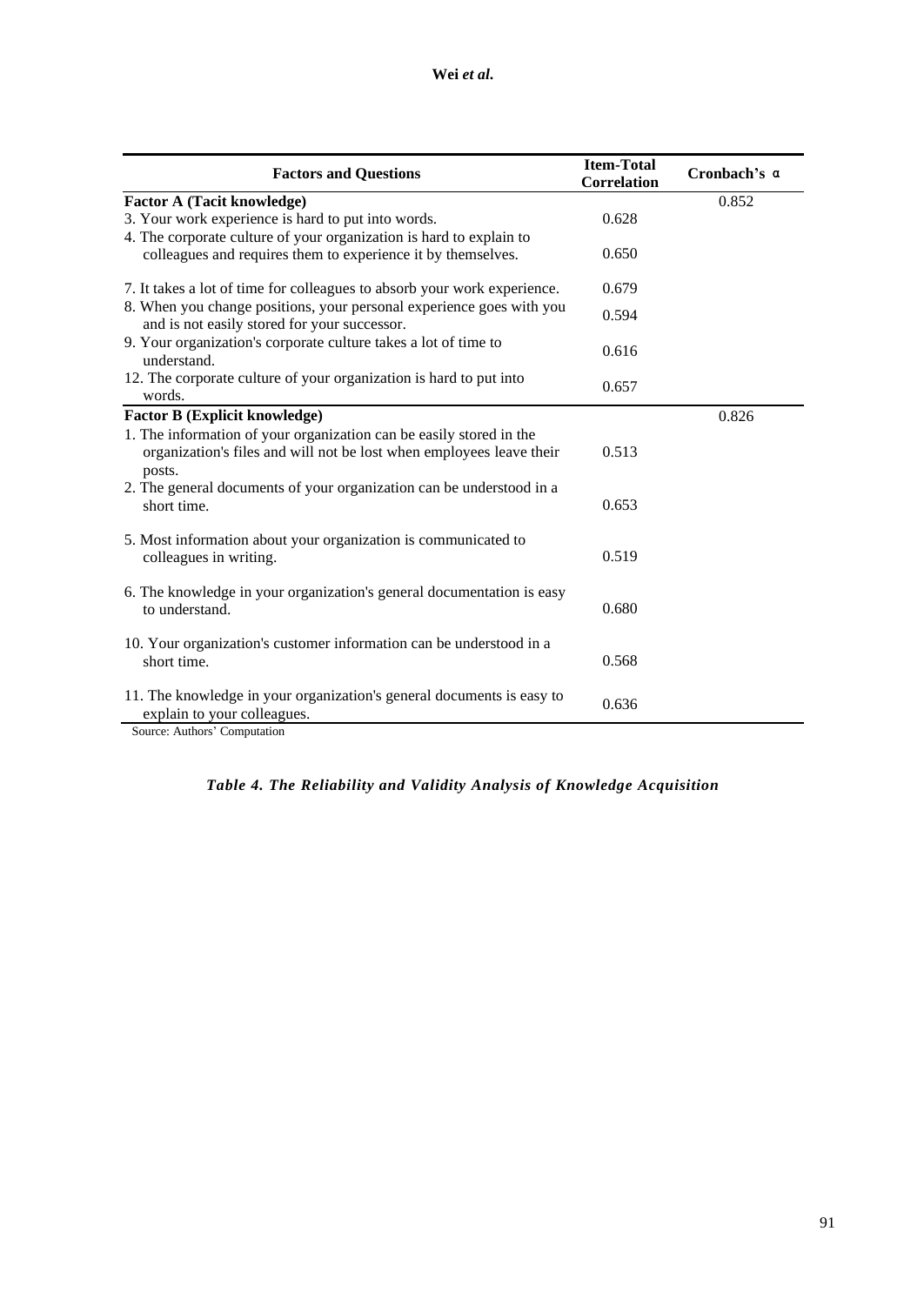| <b>Factors and Questions</b>                                                                                                   | <b>Item-Total</b><br><b>Correlation</b> | Cronbach's a |
|--------------------------------------------------------------------------------------------------------------------------------|-----------------------------------------|--------------|
| <b>Factor A (Documentation)</b>                                                                                                |                                         | 0.761        |
| 3. Your organization will create workbooks to help employees<br>familiarize themselves with work operations.                   | 0.645                                   |              |
| 5. Your organization will build a customer database for employees to<br>know more about customers.                             | 0.556                                   |              |
| 8. Your organization designs workflow diagrams to help employees<br>familiarize themselves with their jobs.                    | 0.618                                   |              |
| <b>Factor B (Interpersonal transmission)</b>                                                                                   |                                         | 0.686        |
| 1. Your organization will assign experienced staff to lead new hires.                                                          | 0.573                                   |              |
| 4. Your organization offers mentoring mechanisms to pass on the<br>experience of senior employees.                             | 0.595                                   |              |
| 7. Your organization hosts various activities from time to time to<br>facilitate the exchange of experiences among colleagues. | 0.514                                   |              |
| Factor C (Work team)                                                                                                           |                                         | 0.842        |
| 2. Your organization has established a cross-functional team to<br>communicate new knowledge.                                  | 0.671                                   |              |
| 6. Your organization's project team members will communicate with<br>each other.                                               | 0.702                                   |              |
| 9. Your organization's various professional teams will communicate with<br>each other.                                         | 0.749                                   |              |
| Source: Authors' Computation                                                                                                   |                                         |              |

# *Table 5. The Reliability and Validity Analysis of Knowledge Dissemination*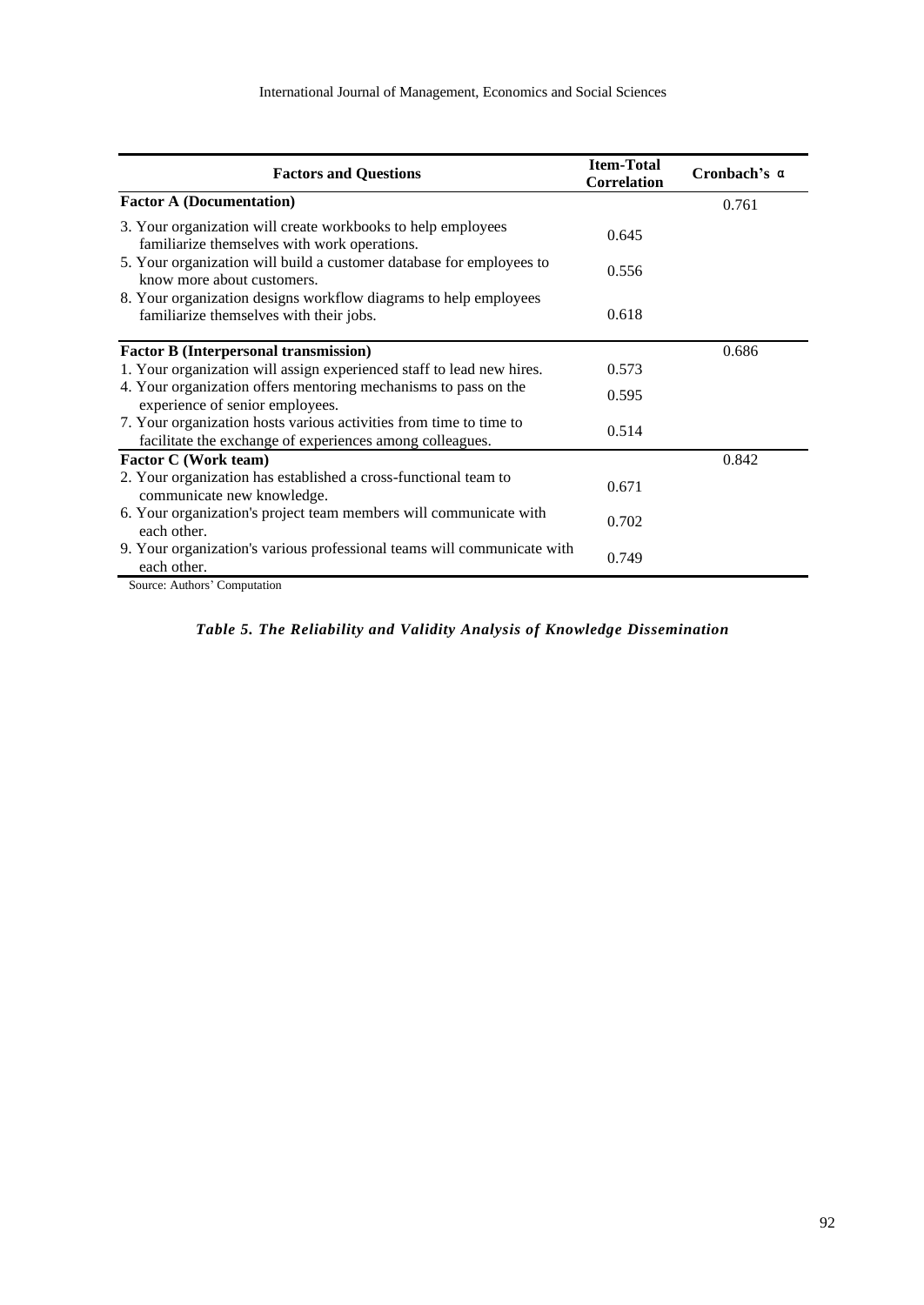Appendix-IV

| <b>Variables</b> | rа        | <b>ISO9001KF</b> | KD   |
|------------------|-----------|------------------|------|
| KА               | 1.00      |                  |      |
| <b>ISO9001KF</b> | $0.60***$ | 1.00             |      |
| <b>KD</b>        | $0.47***$ | $0.54***$        | 1.00 |

Source: Authors' Computation

Note: \*\*\**p* <0.001

*Table 6. Correlation Matrix*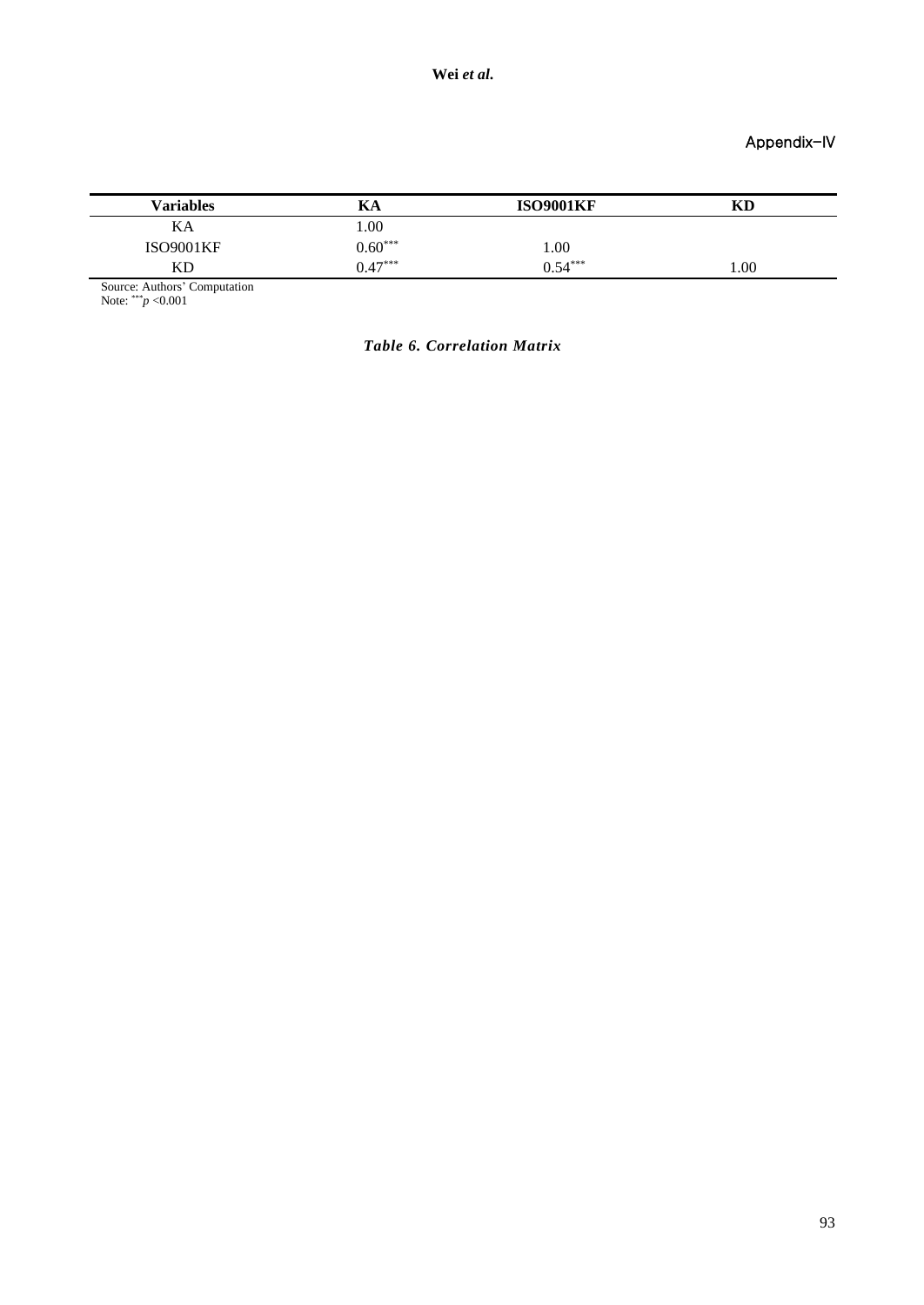# Appendix-V

| Independent<br><b>Dependent</b><br><b>Variable</b><br><b>Variable</b> |                  | <b>Unstandardized Coefficients</b> |                   | <b>Standardized</b><br><b>Coefficients</b> | <i>t</i> -value | <i>p</i> -value             | $\mathbb{R}^2$ |
|-----------------------------------------------------------------------|------------------|------------------------------------|-------------------|--------------------------------------------|-----------------|-----------------------------|----------------|
|                                                                       |                  | B                                  | <b>Std. Error</b> | β                                          |                 |                             |                |
|                                                                       | Constant         | 2.657                              | 0.219             |                                            | 12.154          | $0.000^{***}$               |                |
| <b>ISO9001KF</b>                                                      | KA               | 0.532                              | 0.038             | 0.615                                      | 13.849          | $0.000***$                  | 0.376          |
|                                                                       | Constant         | 2.061                              | 0.324             |                                            | 6.359           | $0.000***$                  |                |
| KD                                                                    | <b>ISO9001KF</b> | 0.64                               | 0.057             | 0.534                                      | 11.225          | $0.000***$                  | 0.283          |
| KD                                                                    | Constant<br>KА   | 2.948<br>0.484                     | 0.294<br>0.052    | 0.466                                      | 10.04<br>9.368  | $0.000***$<br>$0.000^{***}$ | 0.215          |

Source: Authors' Computation

Note: \*\*\**p*<0.001

# *Table 7. Regression Analysis*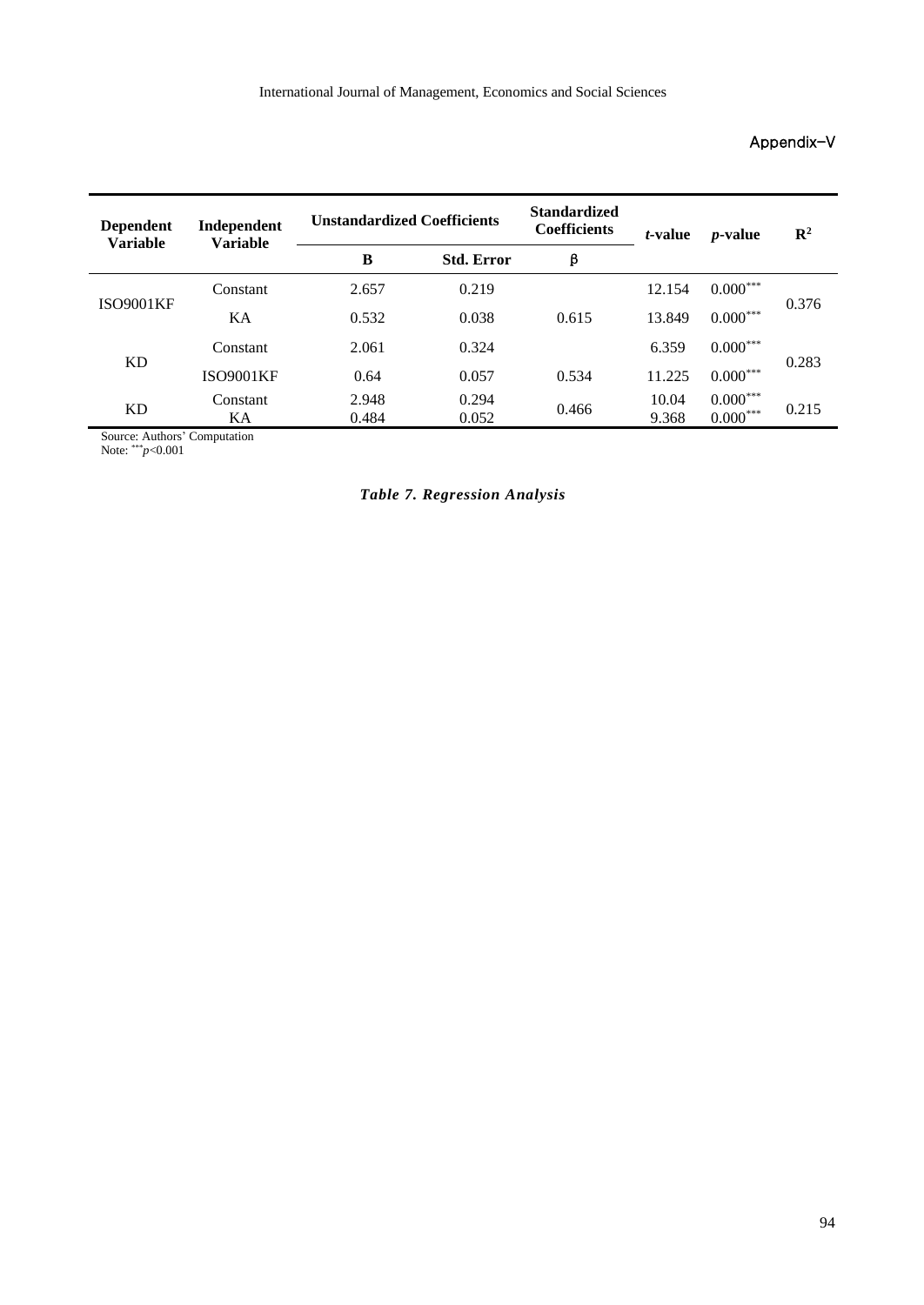# Appendix-VI

| <b>Effect</b>                            | Point<br>estimate | <b>Coefficient product</b> |                       |            | <b>Bootstrap 1000</b><br><b>Times</b> |                    |  |
|------------------------------------------|-------------------|----------------------------|-----------------------|------------|---------------------------------------|--------------------|--|
|                                          |                   | <b>Std. Error</b>          | $p$ -value<br>z-value |            | lower limit                           | <b>Upper limit</b> |  |
| <b>Total effect</b>                      |                   |                            |                       |            |                                       |                    |  |
| $KA \rightarrow KD$                      | 0.484             | 0.077                      | 6.263                 | $0.000***$ | 0.336                                 | 0.639              |  |
| <b>Total indirect effect</b>             |                   |                            |                       |            |                                       |                    |  |
| $KA \rightarrow$ ISO9001KF $\rightarrow$ | 0.252             | 0.058                      | 4.340                 | $0.000***$ | 0.151                                 | 0.389              |  |
| KD                                       |                   |                            |                       |            |                                       |                    |  |
| Direct effect                            |                   |                            |                       |            |                                       |                    |  |
| $KA \rightarrow KD$                      | 0.232             | 0.074                      | 3.146                 | $0.002**$  | 0.102                                 | 0.388              |  |

Source: Authors' Computation

Note: \*\**p*<0.01, \*\*\**p*<0.001

*Table 8. Indirect Effect Analysis*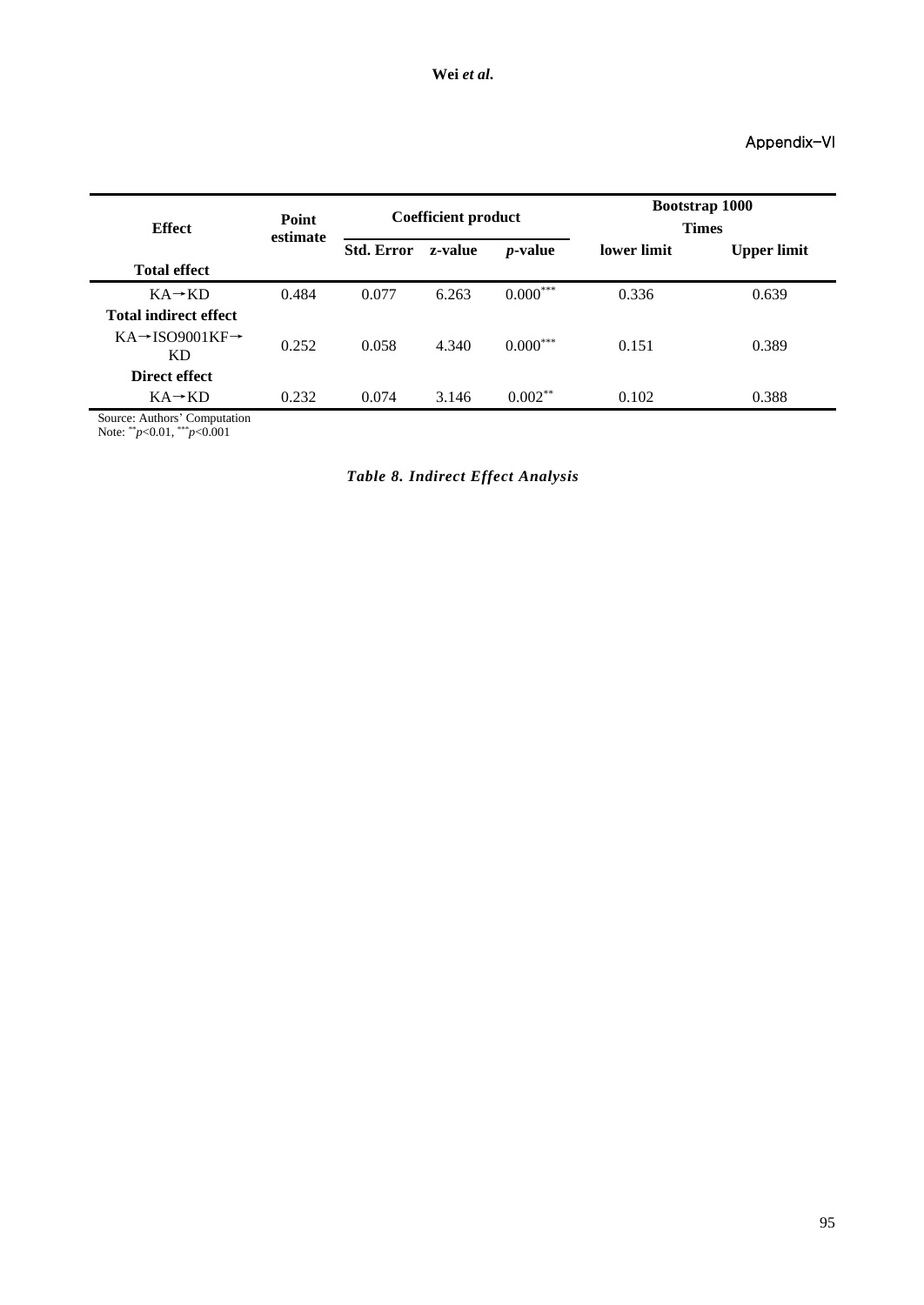### Appendix-VII

#### **ISO 9001**

- 1. After implementing ISO 9001, your organization's development processes are standardized.
- 2. Your organization has applied quality measurement methods to quality management.
- 3. After implementing ISO 9001, your organization will continue to perform internal audits across sectors.
- 4. The design of products and service workflows in your organization is based on the analysis of actual customer needs.
- 5. Your attribute your organization's success in promoting ISO 9001 to the implementation of quality measurement.
- 6. Your organization's operations and management procedures have been documented.
- 7. Your organization lacks a full set of training for managers.
- 8. Your organization systematically evaluates defects in the software development process, continuously improves quality, and reduces product development time.
- 9. All the entry-level employees in your organization have received complete education and training.
- 10. Your attribute your organization's success in promoting ISO 9001 to the implementation of internal audit.
- 11. Your organization's ISO goals are determined by a small group of people.
- 12. Your organization has a complete ISO 9001 implementation plan.
- 13. Documentation in your organization is finalized after the discussions with the relevant responsible persons.
- 14. Most of your employees are actually involved in ISO 9001 activities.
- 15. Your organization develops training programs for employees every year.
- 16. When your organization promotes ISO 9001, the senior executives will attend ISO meetings in person and join in discussions actively.
- 17. Your organization hires professional counseling agencies when promoting ISO 9001.
- 18. Your organization's senior executive will clearly announce quality policies.
- 19. Your organization has implemented all ISO procedures accurately.
- 20. Your organization has built a team to promote the ISO quality assurance system.
- 21. The leader of your organization's ISO 9001 promotion team has strong coordination skills.
- 22. Education and training in your organization starts from senior executives and managers and extends to all employees.
- 23. All employees of your organization perform their work as required by ISO 9001.

#### **Knowledge Acquisition**

- 1. The information of your organization can be easily stored in the organization's files and will not be lost when employees leave their posts.
- 2. The general documents of your organization can be understood in a short time.
- 3. Your work experience is hard to put into words.
- 4. The corporate culture of your organization is hard to explain to colleagues and requires them to experience it by themselves.
- 5. Most information about your organization is communicated to colleagues in writing.
- 6. The knowledge in your organization's general documentation is easy to understand.
- 7. It takes a lot of time for colleagues to absorb your work experience.
- 8. When you change positions, your personal experience goes with you and is not easily stored for your successor.